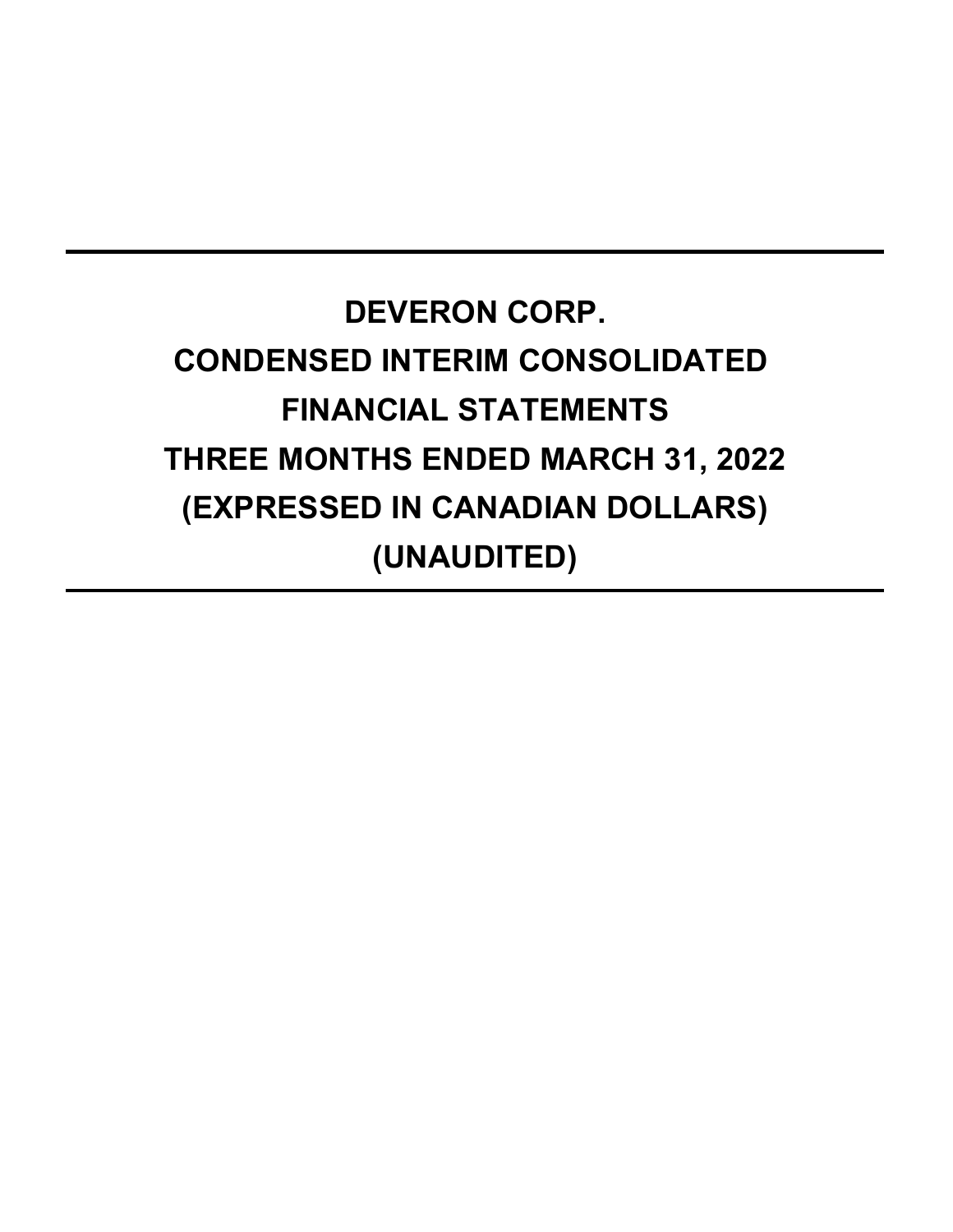**Condensed Interim Consolidated Statements of Financial Position**

**(Expressed in Canadian Dollars)**

**(Unaudited)**

|                                                                                                                                                                                                                                                                                                                                                                                                                                                                                   | As at<br>March 31,<br>2022                                                                                              |                |                                                                                                                   |
|-----------------------------------------------------------------------------------------------------------------------------------------------------------------------------------------------------------------------------------------------------------------------------------------------------------------------------------------------------------------------------------------------------------------------------------------------------------------------------------|-------------------------------------------------------------------------------------------------------------------------|----------------|-------------------------------------------------------------------------------------------------------------------|
| <b>ASSETS</b>                                                                                                                                                                                                                                                                                                                                                                                                                                                                     |                                                                                                                         |                |                                                                                                                   |
| <b>Current assets</b>                                                                                                                                                                                                                                                                                                                                                                                                                                                             |                                                                                                                         |                |                                                                                                                   |
| Cash and cash equivalents                                                                                                                                                                                                                                                                                                                                                                                                                                                         | \$<br>14,567,455                                                                                                        | \$             | 6,867,130                                                                                                         |
| Accounts receivable (note 4)                                                                                                                                                                                                                                                                                                                                                                                                                                                      | 743,456                                                                                                                 |                | 2,517,658                                                                                                         |
| Prepaids and other receivables                                                                                                                                                                                                                                                                                                                                                                                                                                                    | 953,931                                                                                                                 |                | 292,339                                                                                                           |
| <b>Total current assets</b>                                                                                                                                                                                                                                                                                                                                                                                                                                                       | 16,264,842                                                                                                              |                | 9,677,127                                                                                                         |
| <b>Non-current assets</b>                                                                                                                                                                                                                                                                                                                                                                                                                                                         |                                                                                                                         |                |                                                                                                                   |
| Property, plant and equipment (note 5)                                                                                                                                                                                                                                                                                                                                                                                                                                            | 1,676,897                                                                                                               |                | 1,507,688                                                                                                         |
| Right-of-use assets (note 6)                                                                                                                                                                                                                                                                                                                                                                                                                                                      | 1,697,913                                                                                                               |                | 1,782,564                                                                                                         |
| Goodwill (note 7)                                                                                                                                                                                                                                                                                                                                                                                                                                                                 | 6,971,023                                                                                                               |                | 6,221,210                                                                                                         |
| Intangible assets (note 8)                                                                                                                                                                                                                                                                                                                                                                                                                                                        | 3,874,871                                                                                                               |                | 3,578,788                                                                                                         |
| Total non-current assets                                                                                                                                                                                                                                                                                                                                                                                                                                                          | 14,220,704                                                                                                              |                | 13,090,250                                                                                                        |
| <b>Total assets</b>                                                                                                                                                                                                                                                                                                                                                                                                                                                               | \$<br>30,485,546                                                                                                        | $\mathfrak{S}$ | 22,767,377                                                                                                        |
| <b>LIABILITIES AND SHAREHOLDERS' EQUITY</b><br><b>Current liabilities</b><br>Accounts payable (notes 9 and 19)<br>Accrued and other current liabilities<br>Lease liabilities (note 11)<br>Deferred and contingent consideration (note 12)<br><b>Total current liabilities</b><br><b>Non-current liabilities</b><br>Lease liabilities (note 11)<br>Loans payable (note 10)<br>Deferred revenue<br>Deferred and contingent consideration (note 12)<br>Total non-current liabilities | \$<br>619,608<br>796,533<br>460,153<br>1,683,221<br>3,559,515<br>1,201,070<br>205,602<br>92,692<br>729,028<br>2,228,392 | \$             | 925,971<br>968,347<br>539,788<br>1,633,620<br>4,067,726<br>1,193,360<br>216,176<br>18,437<br>960,610<br>2,388,583 |
| <b>Total liabilities</b>                                                                                                                                                                                                                                                                                                                                                                                                                                                          | 5,787,907                                                                                                               |                | 6,456,309                                                                                                         |
| <b>Shareholders' Equity</b><br>Share capital (note 13(a)(b))<br>Reserves (notes 14, 15 and 16)<br><b>Deficit</b>                                                                                                                                                                                                                                                                                                                                                                  | 27,318,321<br>9,082,429<br>(13, 305, 542)<br>(31, 546)                                                                  |                | 18,249,101<br>6,094,679<br>(9,767,264)<br>101,616                                                                 |
| Accumulated other comprehensive (loss) income                                                                                                                                                                                                                                                                                                                                                                                                                                     |                                                                                                                         |                |                                                                                                                   |
| Shareholders' equity attributable to shareholders<br>Non-controlling interest (note 3)                                                                                                                                                                                                                                                                                                                                                                                            | 23,063,662<br>1,633,977                                                                                                 |                | 14,678,132<br>1,632,936                                                                                           |
|                                                                                                                                                                                                                                                                                                                                                                                                                                                                                   |                                                                                                                         |                |                                                                                                                   |
| <b>Total shareholders' equity</b>                                                                                                                                                                                                                                                                                                                                                                                                                                                 | 24,697,639                                                                                                              |                | 16,311,068                                                                                                        |
| <b>Total liabilities and shareholders' equity</b>                                                                                                                                                                                                                                                                                                                                                                                                                                 | \$<br>30,485,546                                                                                                        | \$             | 22,767,377                                                                                                        |

*The accompanying notes are an integral part of these* unaudited condensed interim consolidated *financial statements.*

**Nature of operations and going concern** (note 1) **Events after the reporting period** (note 21)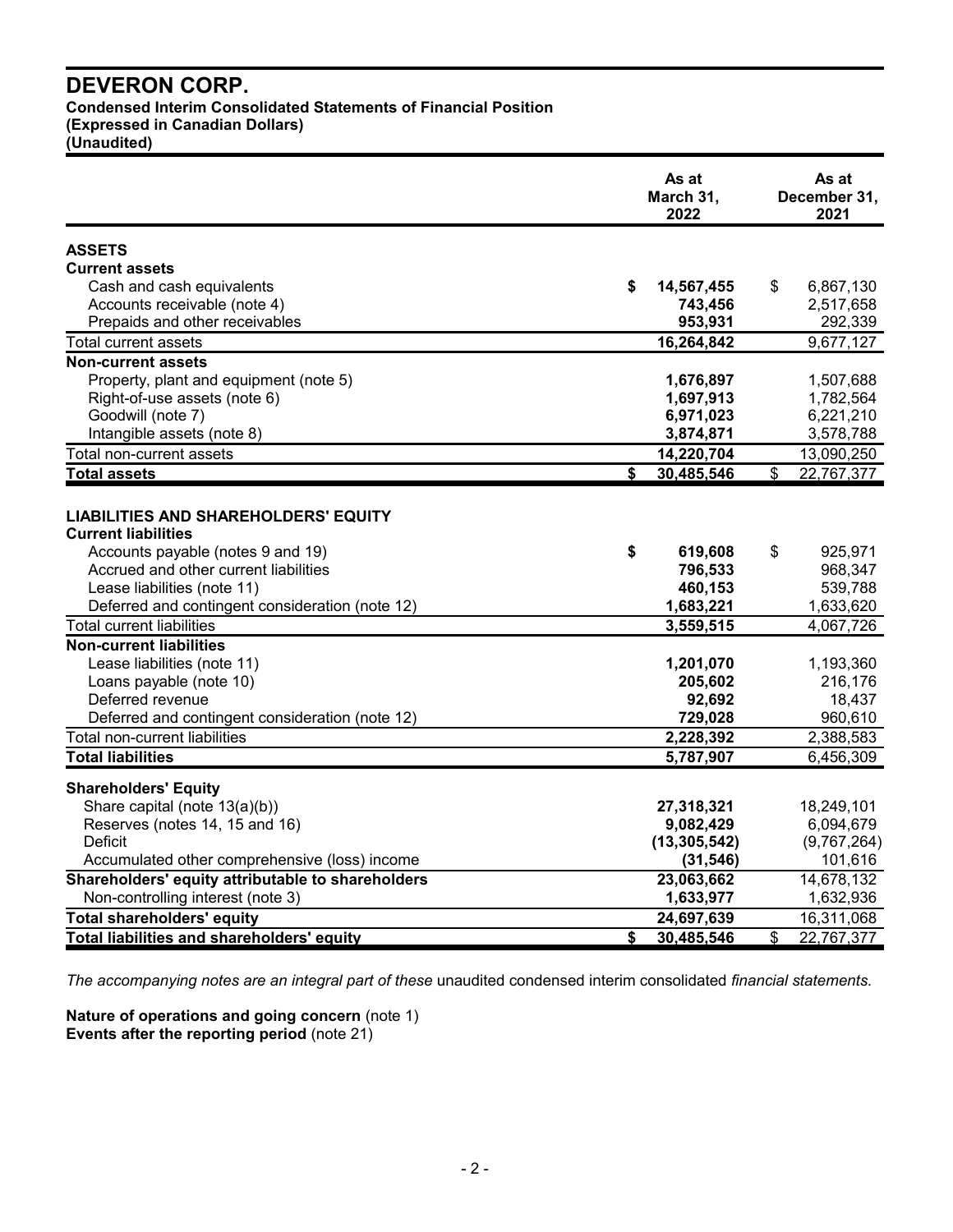**Condensed Interim Consolidated Statements of Comprehensive Loss**

**(Expressed in Canadian Dollars)**

**(Unaudited)**

|                                                               |    | <b>Three Months Three Months</b><br><b>Ended</b><br>March 31,<br>2022 |                           | <b>Ended</b><br>March 31,<br>2021 |
|---------------------------------------------------------------|----|-----------------------------------------------------------------------|---------------------------|-----------------------------------|
| <b>Revenues</b>                                               |    |                                                                       |                           |                                   |
| Data collection                                               | \$ | 627,472                                                               | $\boldsymbol{\mathsf{s}}$ | 267,774                           |
| Data analytics                                                |    | 779,489                                                               |                           | 399,952                           |
|                                                               |    | 1,406,961                                                             |                           | 667,726                           |
| <b>Cost of services</b>                                       |    |                                                                       |                           |                                   |
| Cost of services (note 18)                                    |    | (669, 287)                                                            |                           | (284, 058)                        |
| Gross margin                                                  |    | 737,674                                                               |                           | 383,668                           |
| <b>Operating expenses (income)</b>                            |    |                                                                       |                           |                                   |
| Salaries and benefits (note 19)                               |    | 1,855,371                                                             |                           | 620,587                           |
| Office and general                                            |    | 1,246,550                                                             |                           | 262,737                           |
| Share-based payments (note 14)                                |    | 447,306                                                               |                           | 320,807                           |
| Depreciation (note 5)                                         |    | 310,725                                                               |                           | 51,177                            |
| Professional fees (note 19)                                   |    | 251,107                                                               |                           | 103,269                           |
| Amortization of intangible assets (note 8)                    |    | 118,964                                                               |                           |                                   |
| Interest expense (notes 11 and 12)                            |    | 46,485                                                                |                           | 16,110                            |
| Foreign exchange loss (gain)                                  |    | 26,518                                                                |                           | (8,965)                           |
| Interest income                                               |    | (5,683)                                                               |                           | (2,586)                           |
| Gain on disposition of property, plant and equipment (note 5) |    | (9,791)                                                               |                           |                                   |
|                                                               |    | 4,287,552                                                             |                           | 1,363,136                         |
| Net loss for the period                                       |    | (3, 549, 878)                                                         |                           | (979, 468)                        |
| Other comprehensive loss:                                     |    |                                                                       |                           |                                   |
| Foreign operations - foreign currency translation             |    | (133, 162)                                                            |                           |                                   |
| <b>Comprehensive loss for the period</b>                      |    | \$ (3,683,040)                                                        | \$                        | (979, 468)                        |
| Net loss for the period attributable to:                      |    |                                                                       |                           |                                   |
| Shareholders of the Company                                   |    | \$(3,550,919)                                                         | \$                        | (979, 468)                        |
| Non-controlling interest                                      |    | 1,041                                                                 |                           |                                   |
| Net loss for the period                                       | S. | (3,549,878)                                                           | \$                        | (979, 468)                        |
| Basic and diluted net loss per                                |    |                                                                       |                           |                                   |
| common share (note 17) - basic and diluted                    | \$ | (0.04)                                                                | \$                        | (0.01)                            |
| Weighted average number of common shares                      |    |                                                                       |                           |                                   |
| outstanding - basic and diluted                               |    | 95,768,400                                                            |                           | 68,437,704                        |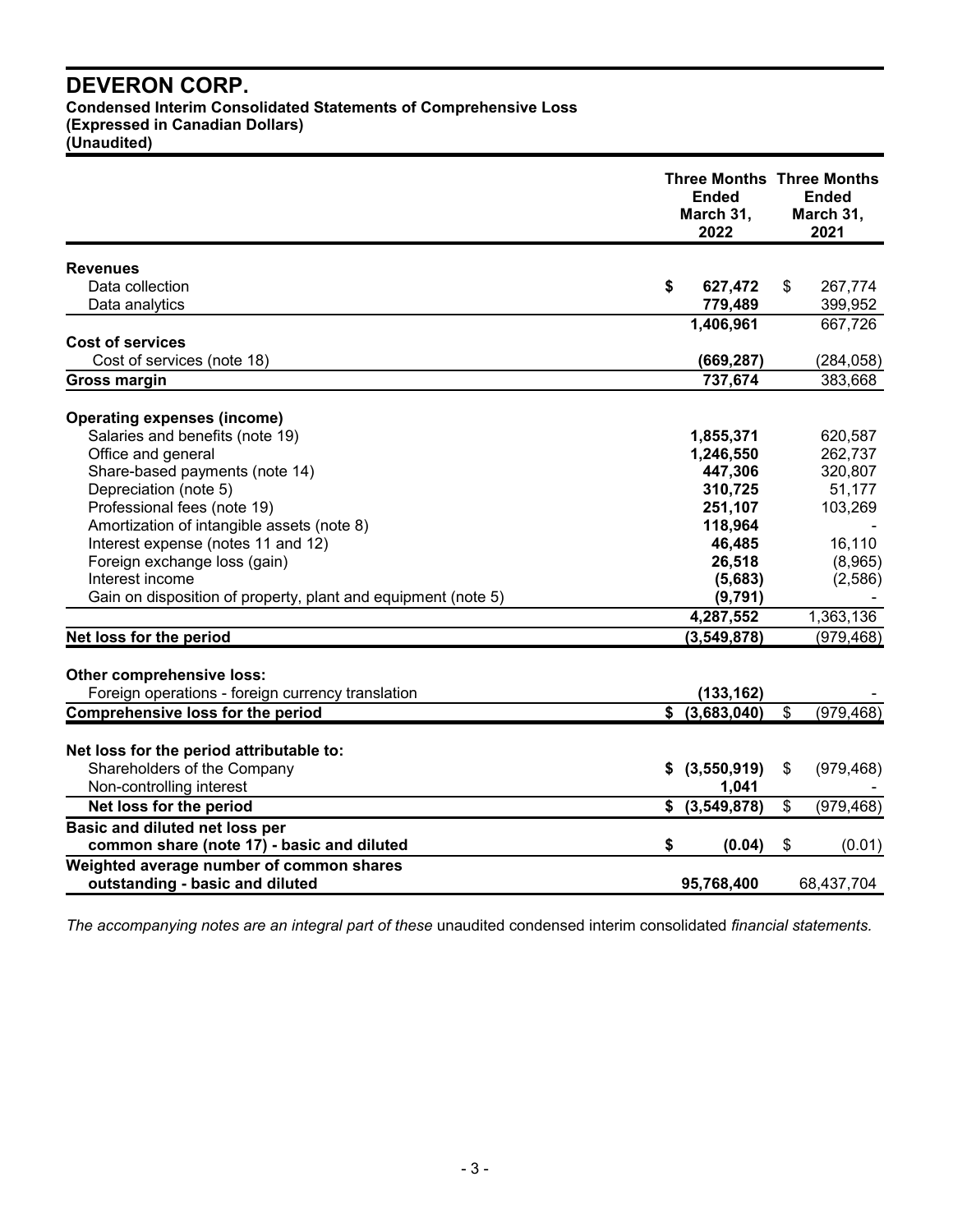**Condensed Interim Consolidated Statements of Cash Flows**

**(Expressed in Canadian Dollars)**

**(Unaudited)**

|                                                                                                                                                                                                                              | <b>Ended</b><br>March 31,<br>2022             | <b>Three Months Three Months</b><br><b>Ended</b><br>March 31,<br>2021 |
|------------------------------------------------------------------------------------------------------------------------------------------------------------------------------------------------------------------------------|-----------------------------------------------|-----------------------------------------------------------------------|
| <b>Operating activities</b><br>Net loss for the period<br>Depreciation (note 5)                                                                                                                                              | \$ (3,549,878)<br>310,725                     | \$<br>(979, 468)<br>51,177                                            |
| Amortization of intangibles assets (note 8)<br>Share-based payments (note 14)<br>Interest expense (notes 11 and 12)                                                                                                          | 118,964<br>447,306<br>46,485                  | 320,807<br>16,110                                                     |
| Gain on disposition of property, plant and equipment (note 5)<br>Foreign exchange<br>Changes in non-cash working capital items:                                                                                              | (9, 791)<br>69,399                            | 230                                                                   |
| Accounts receivable, prepaids and other receivables<br>Accounts payable, accrued and other current liabilities<br>Deferred revenue                                                                                           | 1,112,610<br>(478, 177)<br>74,255             | (132, 596)<br>(49, 166)<br>128,390                                    |
| Lease payments (note 11)                                                                                                                                                                                                     | (161, 138)                                    | (52, 248)                                                             |
| Net cash used in operating activities                                                                                                                                                                                        | (2,019,240)                                   | (696,764)                                                             |
| <b>Investing activities</b><br>Cash payment for the acquisition of Farm Dog (note 3)<br>Cash payment for contingent consideration of Agronomic Solutions (note 12)<br>Cash payment for the acquisition of Agri-Labs (note 3) | (823, 575)<br>(546, 483)                      | (126, 841)                                                            |
| Purchase of property, plant and equipment (note 5)<br>Proceeds from sale of property, plant and equipment (note 5)                                                                                                           | (93, 222)<br>28,650                           | (42, 509)                                                             |
| Net cash used in investing activities                                                                                                                                                                                        | (1,434,630)                                   | (169, 350)                                                            |
| <b>Financing activities</b><br>Non-current loan repayment<br>Issue of common shares for public offering (note 13)                                                                                                            | (10, 574)<br>11,500,000                       | (4, 491)                                                              |
| Issue of common shares for private placements (note 13)<br>Share issue costs<br><b>Exercise of warrants</b><br>Exercise of options                                                                                           | 600,000<br>(1, 173, 981)<br>94,750<br>144,000 | 85,000<br>4,500                                                       |
| Net cash provided by financing activities                                                                                                                                                                                    | 11,154,195                                    | 85,009                                                                |
| Net change in cash and cash equivalents<br>Cash and cash equivalents, beginning of period                                                                                                                                    | 7,700,325<br>6,867,130                        | (781, 105)<br>6,217,046                                               |
| Cash and cash equivalents, end of period                                                                                                                                                                                     | \$14,567,455                                  | \$5,435,941                                                           |
| Cash<br><b>Cash equivalents</b>                                                                                                                                                                                              | \$14,517,455<br>50,000                        | \$5,435,941                                                           |
| <b>Cash and cash equivalents</b>                                                                                                                                                                                             | \$14,567,455                                  | \$5,435,941                                                           |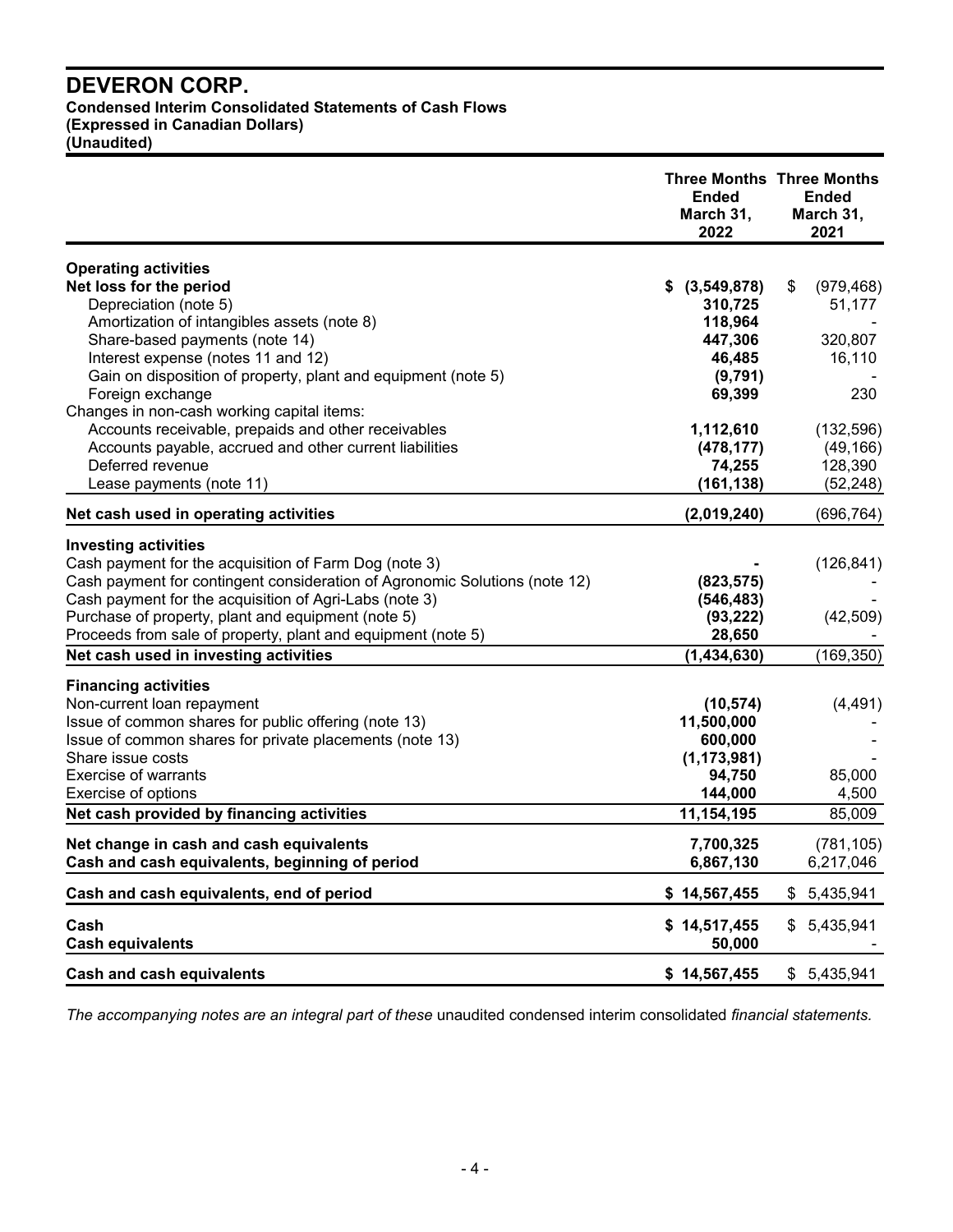# **DEVERON CORP. Condensed Interim Consolidated Statements of Changes in Equity (Expressed in Canadian Dollars) (Unaudited)**

|                                                                                                       |                                |                |   | <b>Reserves</b>                |   |                               |   |                          |           |                                                            |                                        |   |             |
|-------------------------------------------------------------------------------------------------------|--------------------------------|----------------|---|--------------------------------|---|-------------------------------|---|--------------------------|-----------|------------------------------------------------------------|----------------------------------------|---|-------------|
|                                                                                                       | <b>Share</b><br><b>Capital</b> | Warrants       |   | Share-based<br><b>Payments</b> |   | Shares to be<br><b>Issued</b> |   | <b>Deficit</b>           |           | <b>Accumulated Other</b><br>Comprehensive<br><b>Income</b> | Non-<br>Controlling<br><b>Interest</b> |   | Total       |
| Balance, December 31, 2020<br><b>Transactions with shareholders:</b><br>Common shares issued pursuant | \$9,970,106                    | \$2,113,248    | S | 897,667                        | S |                               |   | \$(4,721,897)            | $\sim$ \$ | ۰.                                                         | \$<br>$\blacksquare$                   |   | \$8,259,124 |
| to acquisitions (note 3)                                                                              | 62,745                         |                |   | $\blacksquare$                 |   | 125,491                       |   |                          |           |                                                            |                                        |   | 188,236     |
| Exercise of warrants<br>(note $13(b)(ii)$ )                                                           | 101,614                        | (16, 614)      |   |                                |   |                               |   |                          |           |                                                            |                                        |   | 85,000      |
| Exercise of options (note 13(b)(i))                                                                   | 7,085                          |                |   | (2,585)                        |   |                               |   |                          |           |                                                            |                                        |   | 4,500       |
| Expiry of stock options                                                                               |                                |                |   | (5, 170)                       |   |                               |   | 5,170                    |           |                                                            |                                        |   |             |
| Share-based payments (note 14)                                                                        |                                | $\sim$         |   | 320,807                        |   |                               |   | $\overline{\phantom{0}}$ |           |                                                            | $\overline{\phantom{a}}$               |   | 320,807     |
| Transactions with shareholders\$                                                                      | 171,444                        | (16, 614)<br>S | S | 313,052                        | S | 125,491                       | S | 5,170                    | \$        |                                                            | \$<br>$\blacksquare$                   | S | 598,543     |
| Comprehensive loss for the period                                                                     |                                |                |   |                                |   |                               |   | (979, 468)               |           |                                                            |                                        |   | (979, 468)  |
| Balance, March 31, 2021                                                                               | \$10,141,550                   | \$2,096,634    |   | \$1,210,719                    | S | 125,491                       |   | \$ (5,696,195)           | -S        | $\blacksquare$                                             | \$<br>$\blacksquare$                   |   | \$7,878,199 |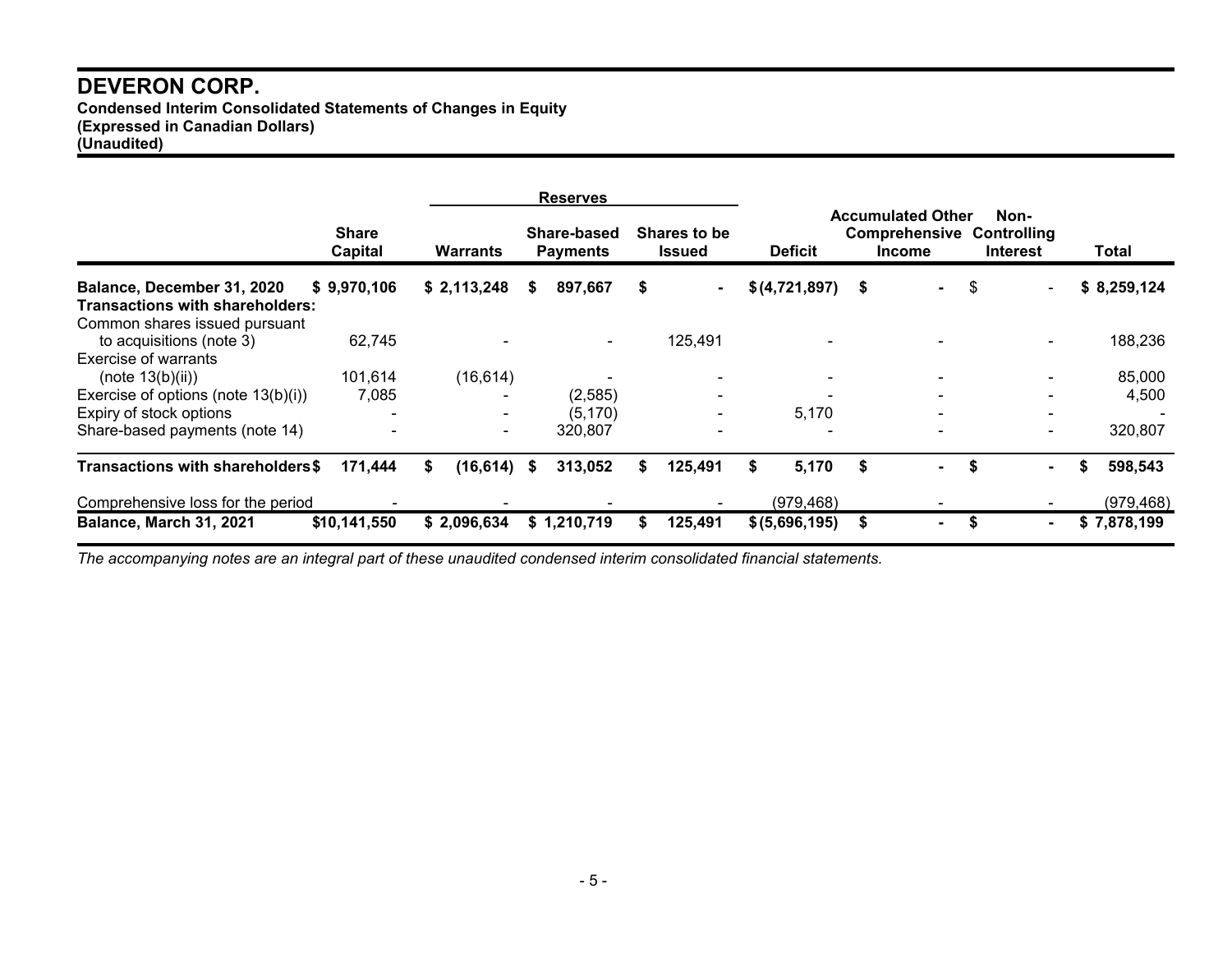**Condensed Interim Consolidated Statements of Changes in Equity (Expressed in Canadian Dollars)**

**(Unaudited)**

|                                            |                         |                 | <b>Reserves</b>                       |                                      |                  |    |                                           |                                                             |               |
|--------------------------------------------|-------------------------|-----------------|---------------------------------------|--------------------------------------|------------------|----|-------------------------------------------|-------------------------------------------------------------|---------------|
|                                            | <b>Share</b><br>Capital | <b>Warrants</b> | <b>Share-based</b><br><b>Payments</b> | <b>Shares to be</b><br><b>Issued</b> | <b>Deficit</b>   |    | <b>Accumulated Other</b><br><b>Income</b> | Non-<br><b>Comprehensive Controlling</b><br><b>Interest</b> | Total         |
| Balance, December 31, 2021                 | \$18,249,101            | \$3,493,540     | \$1,480,882                           | \$1,120,257                          | \$(9,767,264)    | S  | 101,616                                   | \$1,632,936                                                 | \$16,311,068  |
| Transactions with shareholders:            |                         |                 |                                       |                                      |                  |    |                                           |                                                             |               |
| Issuance of shares in public offering      |                         |                 |                                       |                                      |                  |    |                                           |                                                             |               |
| (note $13(b)(iii)(iv)$ )                   | 11,500,000              |                 |                                       |                                      |                  |    |                                           |                                                             | 11,500,000    |
| Issuance of shares in private              |                         |                 |                                       |                                      |                  |    |                                           |                                                             |               |
| placement (note 13(b)(iii)(iv))            | 600,000                 |                 |                                       |                                      |                  |    |                                           |                                                             | 600,000       |
| Warrants issued (note 13(b)(iii)(iv))      | (2, 121, 266)           | 2,121,266       |                                       |                                      |                  |    |                                           |                                                             |               |
| Common shares issued pursuant              |                         |                 |                                       |                                      |                  |    |                                           |                                                             |               |
| to acquisitions (note 3)                   | 241,140                 |                 |                                       | (241, 140)                           |                  |    |                                           |                                                             |               |
| Share issue costs (note 13(b)(iii))        | (1,511,638)             | 337,657         |                                       |                                      |                  |    |                                           |                                                             | (1, 173, 981) |
| <b>Exercise of warrants</b>                |                         |                 |                                       |                                      |                  |    |                                           |                                                             |               |
| (note $13(b)(v)$ )                         | 134,271                 | (39, 521)       |                                       |                                      |                  |    |                                           |                                                             | 94,750        |
| Exercise of options (note 13(b)(vi))       | 226,713                 |                 | (82, 713)                             |                                      |                  |    |                                           |                                                             | 144,000       |
| Expiry of stock options                    |                         |                 | (12,605)                              |                                      | 12,605           |    |                                           |                                                             |               |
| Share-based payments (note 14)             |                         |                 | 447,306                               |                                      |                  |    |                                           |                                                             | 447,306       |
| Other                                      |                         |                 |                                       |                                      | 36               |    |                                           |                                                             | 36            |
| Shares issued pursuant to                  |                         |                 |                                       |                                      |                  |    |                                           |                                                             |               |
| acquisition (note 3)                       |                         |                 |                                       | 457,500                              |                  |    |                                           |                                                             | 457,500       |
| Transactions with shareholders\$ 9,069,220 |                         | \$2,419,402     | 351,988<br>\$                         | 216,360                              | 12,641<br>\$     | \$ |                                           | $\blacksquare$                                              | \$12,069,611  |
| Non-controlling interest                   |                         |                 |                                       |                                      | (1,041)          |    |                                           | 1,041                                                       |               |
| Comprehensive loss for the period          |                         |                 |                                       |                                      | (3, 549, 878)    |    | (133, 162)                                |                                                             | (3,683,040)   |
| Balance, March 31, 2022                    | \$27,318,321            | \$5,912,942     | \$1,832,870                           | \$1,336,617                          | \$(13, 305, 542) |    | (31, 546)                                 | \$1,633,977                                                 | \$24,697,639  |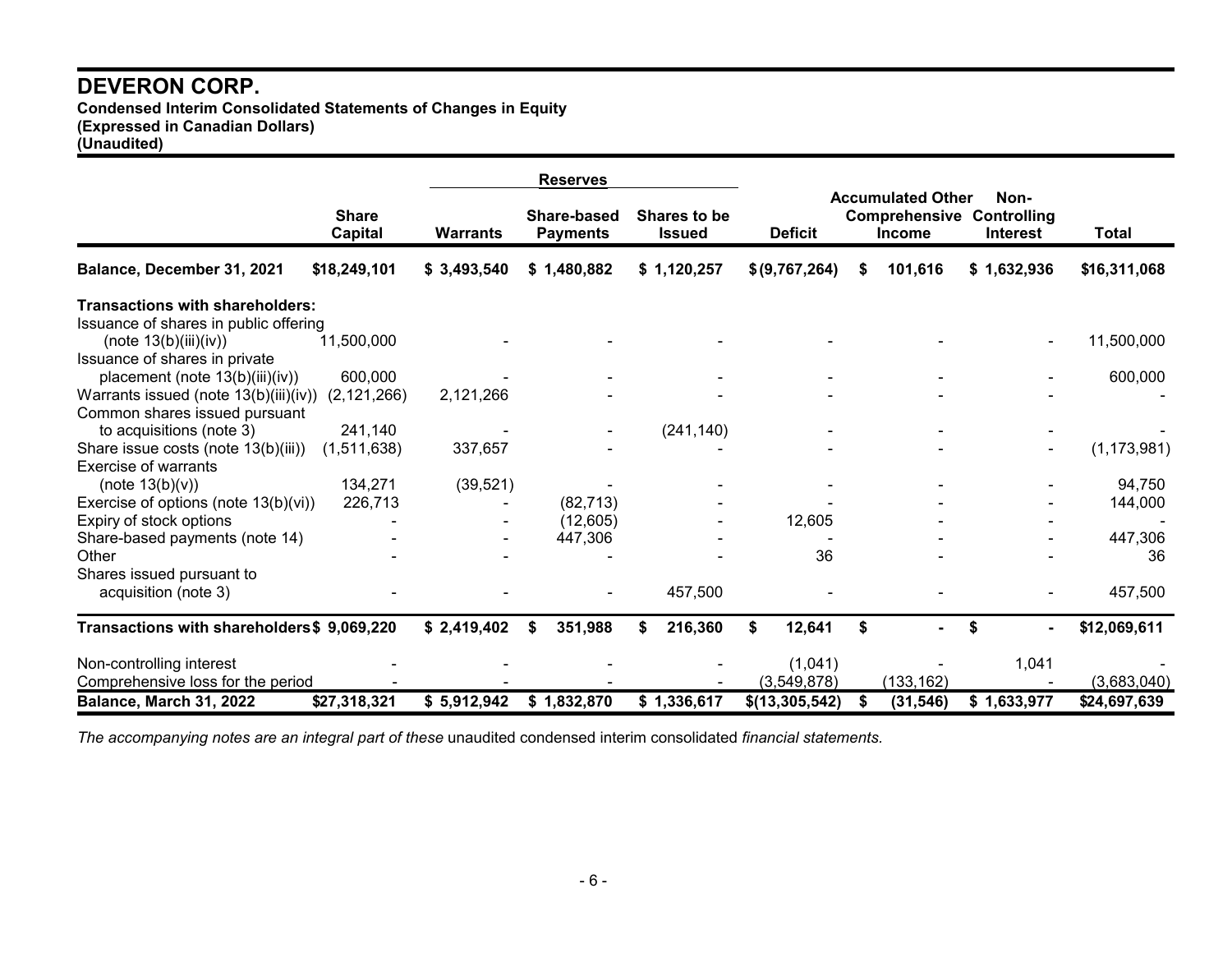#### **1. Nature of business and going concern**

Deveron Corp. ("Deveron" or the "Company") was incorporated under the laws of the Province of Ontario on March 28, 2011. The primary office is located at The Canadian Venture Building, 82 Richmond Street East, Toronto, Ontario, M5C 1P1. On July 19, 2016, Deveron's common shares started trading on the Canadian Securities Exchange ("CSE") under the symbol "DVR".

On August 31, 2020, the Company changed its corporate name from Deveron UAS Corp. to Deveron Corp. The Company's new stock symbol on the CSE is "FARM" and commenced trading under the new name and ticker symbol on market opening on September 3, 2020.

On September 21, 2020, the Company was accepted for listing on the TSX Venture Exchange (the "TSXV") as a Tier 2 issuer, and its common shares commenced trading on September 21, 2020, on the TSXV under the symbol "FARM".

Deveron is an agriculture technology company focused on providing data acquisition services and data analytics to the farming sector in North America. Through its network of soil sampling technicians and drone pilots, the Company is providing scalable data acquisition solutions in the imagery and soil space. Additionally, through its wholly-owned subsidiary Veritas Farm Business Management Inc. ("Veritas"), the Company provides growers in North America with independent insights and recommendations to improve farm outcomes.

On February 25, 2022, the Company completed the acquisition of Agri-Labs, Inc.. Refer to note 3.

As at March 31, 2022, 9.5% of the Company's issued and outstanding shares are owned by Greencastle Resources Ltd. ("Greencastle").

In March 2020, the World Health Organization declared coronavirus (COVID-19) a global pandemic. This contagious disease outbreak, which has continued to spread, has adversely affected workforces, economies, and financial markets globally, leading to an economic downturn. It is not possible for the Company to predict the duration or magnitude of the adverse results of the outbreak and its effects on the Company's business or ability to raise funds.

#### **Going concern**

These unaudited condensed interim consolidated financial statements have been prepared on a going concern basis which assumes the Company will continue in operations for the foreseeable future and will be able to realize its assets and discharge its liabilities and commitments in the normal course of business. Accordingly, it does not give effect to adjustments, if any, that would be necessary should the Company be unable to continue as a going concern, and, therefore be required to realize its assets and liquidate its liabilities in other than the normal course of business and at amounts that may differ from those shown in these unaudited condensed interim consolidated financial statements.

As at March 31, 2022, the Company had an accumulated deficit of \$13,305,542 (December 31, 2021 - \$9,767,264). Comprehensive loss for the three months ended March 31, 2022 was \$3,683,040 (three months ended March 31, 2021 - \$979,468). These conditions raise material uncertainties which cast significant doubt as to whether the Company will be able to continue as a going concern should it not be able to obtain the financing necessary to fund its planned revenue growth and working capital requirements.

The Company has raised funds throughout the prior and current fiscal years and has utilized these funds for noncurrent asset investments and working capital requirements. The ability of the Company to arrange additional financing in the future will depend in part upon the prevailing capital market conditions as well as the business performance of the Company. There can be no assurance that the Company will be successful in its efforts to arrange additional financing on terms satisfactory to the Company, nor achieve desired sales growth. If additional financing is raised by the issuance of common shares from treasury of the Company, control of the Company may change and existing shareholders may have their ownership diluted. If adequate funding is not available, the Company may be required to relinquish rights to certain of its assets and/or terminate its operations.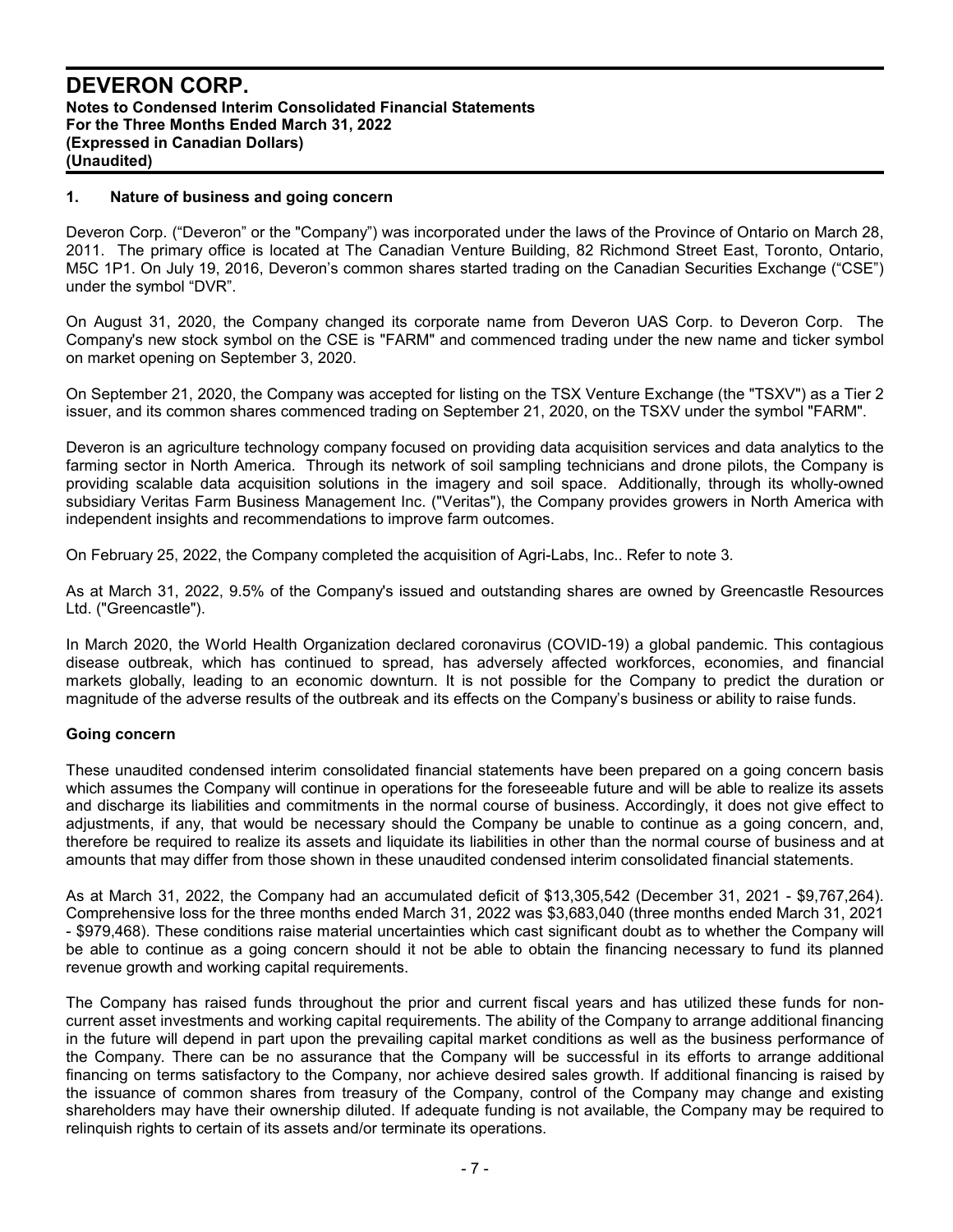#### **2. Significant accounting policies**

#### *(a) Statement of compliance*

The Company applies International Financial Reporting Standards ("IFRS") as issued by the International Accounting Standards Board ("IASB"). These unaudited condensed interim consolidated financial statements have been prepared in accordance with International Accounting Standard 34 - Interim Financial Reporting. Accordingly, they do not include all of the information required for full annual financial statements required by IFRS as issued by the IASB.

The policies applied in these unaudited condensed interim consolidated financial statements are based on IFRS issued and outstanding as of May 30, 2022, the date the Board of Directors approved the statements. The same accounting policies and methods of computation are followed in these unaudited condensed interim consolidated financial statements as compared with the most recent annual consolidated financial statements as at and for the year ended December 31, 2021. Any subsequent changes to IFRS that are given effect in the Company's annual consolidated financial statements for the year ending December 31, 2022 could result in restatement of these unaudited condensed interim consolidated financial statements.

#### **3. Acquisitions**

#### **(a) Acquisition of Agri-Labs, Inc.**

On March 10, 2022, the Company entered into a definitive agreement to acquire the assets of Agri-Labs, Inc. ("Agri-Labs") a leading soil lab and agronomy company that services Indiana, Michigan, and Ohio (the "Acquisition").

#### As consideration for the Acquisition, Deveron has agreed to:

(i) Pay Agri-Labs an initial cash payment of US\$420,000 upon signing of the Definitive Agreement, and US\$210,000 on each of the first two anniversaries of the signing of the definitive agreement, and

(ii) issue such number of common shares in the capital of the company equal to US\$180,000 at a price of \$0.61 per common share upon receipt of the approval of the TSXV and an additional number of common shares equal to US\$90,000 at a price of \$0.61 per common share on each of the first two anniversaries of the signing of the Definitive Agreement.

The allocation of the purchase price is as follows:

| <b>Purchase price allocation</b>                   |           |
|----------------------------------------------------|-----------|
| Issuance of 375,000 common shares upon closing (i) | 228,750   |
| Cash payment                                       | 546.483   |
| Deferred cash consideration                        | 536.674   |
| Additional 375,000 common shares to be issued (ii) | 228,750   |
| Contingent consideration (earnout) (iii)           | 31,034    |
| <b>Total consideration</b>                         | 1,571,691 |
|                                                    |           |

#### **Allocation of purchase price**

| Goodwill                               | 822,900   |
|----------------------------------------|-----------|
| Property, plant and equipment (note 5) | 274.260   |
| Intangible assets (note 8)             | 474.531   |
| Agri-Lab net assets acquired           | 1.571.691 |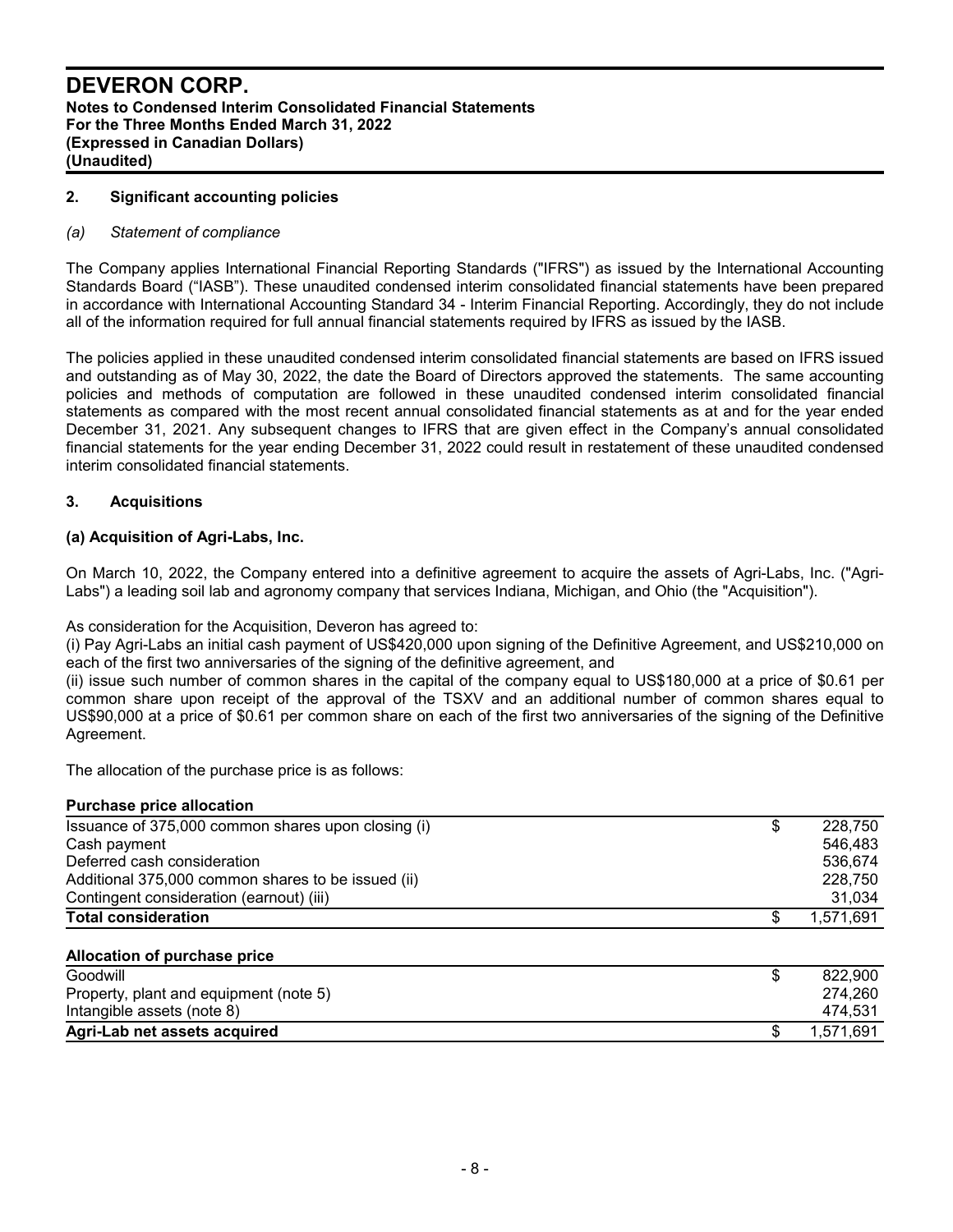#### **3. Acquisitions (continued)**

#### **(a) Acquisition of Agri-Labs, Inc. (continued)**

(i) For the purpose of determining the value of the purchase price consideration, the 375,000 common shares were valued at \$0.61 per share based on Deveron's closing price as of March 9, 2022.

(ii) For the purpose of determining the value of the purchase price consideration, the 375,000 common shares to be issued were valued at \$0.61 per share based on Deveron's closing price as of March 9, 2022 and was recorded as an addition to shares to be issued.

(iii) The earnout (cash-settled) has a fair value of \$31,034 as of the date of acquisition and was recorded as "deferred and contingent consideration". Refer to note 12 for accretion on cash-settled earnouts.

#### **(b) Acquisition of Farm Dog**

On February 19, 2021, the Company acquired FD Agro Technologies LLC ("Farm Dog"), an agriculture data platform company that helps farmers, agronomists and agribusinesses record, organize and leverage on-farm information to make better decisions. As consideration for the transaction, the Company will issue an aggregate of 294,118 common shares at a price of \$0.64 per common share over a period of two years (98,039 issued on March 5, 2021), and a cash payment of US\$100,000. All securities issued pursuant to the transaction will be subject to a statutory hold period of four months and one day from the issuance thereof, as applicable, in accordance with the application securities law.

In connection with the transaction, the Company's wholly-owned subsidiary Deveron USA, LLC ("Deveron US") entered into an employment agreement with Liron Brish ("Brish"), whereby Brish would be retained as an employee of Deveron US. Based on the achievement of certain milestones, and pursuant to the Employment Agreement, the Company has agreed to pay US \$600,000 as follows:

- 1. US \$100,000 issuable in common shares in the event that Farm Dog adds 3,000,000 unique active acres within 3 years of the closing date ("Growth Earnout"); and
- 2. US \$250,000 issuable in common shares and USD \$250,000 in cash in the event that Farm Dog generates an additional \$5,000,000 in revenue by the end of 2022 ("Revenue Earnout").

The allocation of the purchase price is as follows:

| <b>Purchase price allocation</b>                   |         |
|----------------------------------------------------|---------|
| Issuance of 98,039 common shares (i)               | 62,745  |
| Cash payment                                       | 126.841 |
| Additional 196,079 common shares to be issued (ii) | 125.491 |
| Contingent consideration (earnout) (iii)           | 556.954 |
| <b>Total consideration</b>                         | 872,031 |
|                                                    |         |

## **Allocation of purchase price**

| <br>⌒<br>Goodwill                       | w | <b>070</b><br>o۱<br>.∪പ |
|-----------------------------------------|---|-------------------------|
| <b>Farm Dog</b><br>net assets acquired! | w | 07 Z<br>L.UJ            |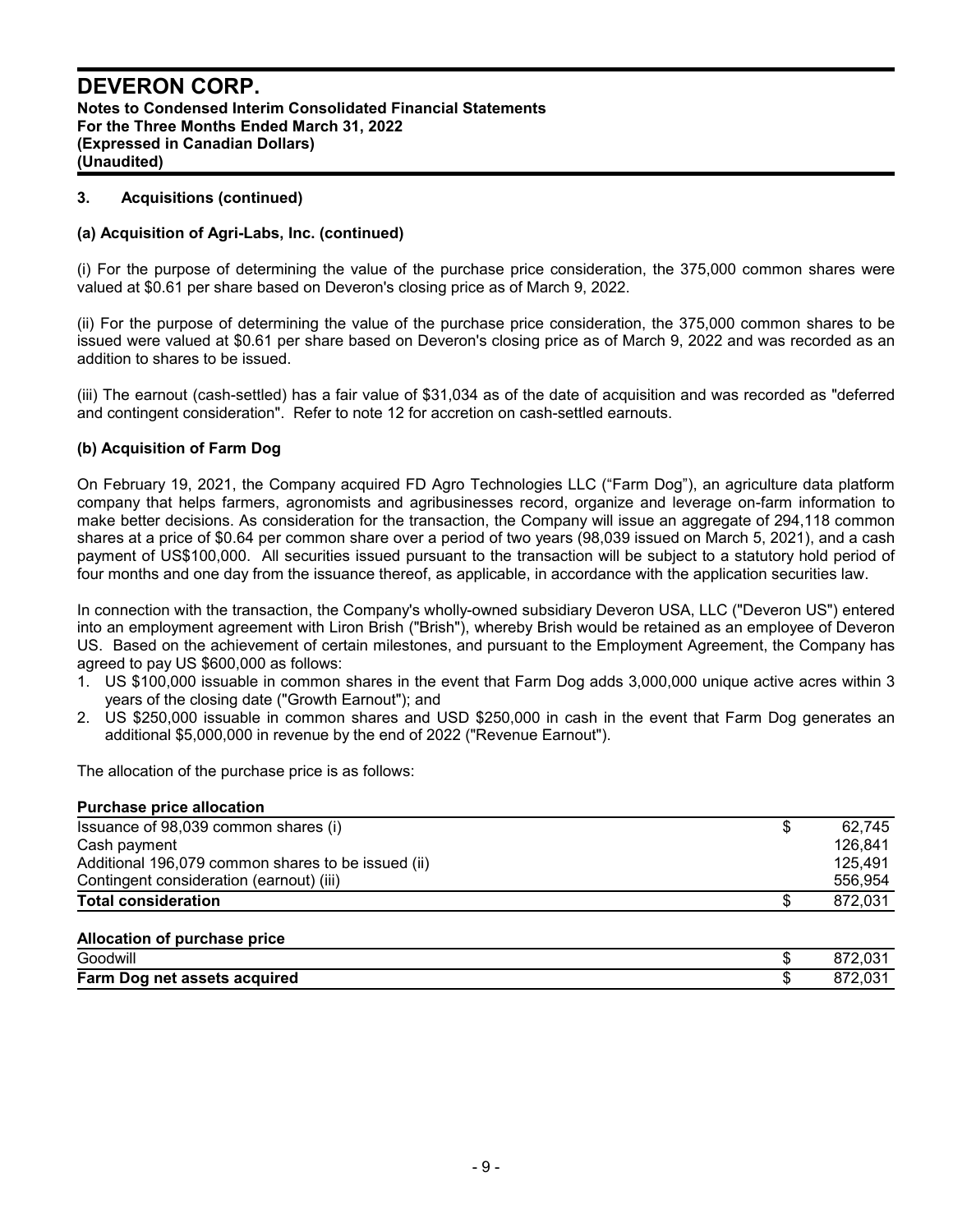#### **3. Acquisitions (continued)**

#### **(b) Acquisition of Farm Dog (continued)**

(i) For the purpose of determining the value of the purchase price consideration, the 98,039 common shares were valued at \$0.64 per share based on Deveron's closing price as of February 19, 2021.

(ii) For the purpose of determining the value of the purchase price consideration, the 196,079 common shares to be issued were valued at \$0.64 per share based on Deveron's closing price as of February 19, 2021 and was recorded as an addition to shares to be issued.

(iii) The fair value of the contingent consideration was determined by discounting the probability-weighted expected payment with a risk-adjusted annual discount rate of 15% to determine the present value of expected payments. The expected payment is determined by considering the possible scenarios of forecast revenue, the amount to be paid under each scenario and the probability of each scenario. The Growth Earnout has a fair value of \$82,512 as of the date of acquisition and was recorded as "shares to be issued". The Revenue Earnout (equity-settled) has a fair value of \$237,221 as of the date of acquisition and was recorded as "shares to be issued". The Revenue Earnout (cash-settled) has a fair value of \$237,221 as of the date of acquisition and was recorded as "deferred and contingent consideration".

#### **4. Accounts receivable**

| Accounts receivable             | March 31, | As at<br>December 31,<br>2021 |    |            |
|---------------------------------|-----------|-------------------------------|----|------------|
|                                 |           | 898,553                       | \$ | 2,673,701  |
| Allowance for doubtful accounts |           | (155,097)                     |    | (156, 043) |
|                                 |           | 743.456                       | S  | 2,517,658  |

The following is an aged analysis of the accounts receivable:

| 1 to 60 days<br>60 to 90 days<br>Greater than 90 days |   | As at<br>March 31,<br>2022   |  |                                |
|-------------------------------------------------------|---|------------------------------|--|--------------------------------|
|                                                       | S | 583,792<br>21,002<br>138,662 |  | 2,253,434<br>57,080<br>207,144 |
| Total accounts receivable                             |   | 743,456                      |  | 2,517,658                      |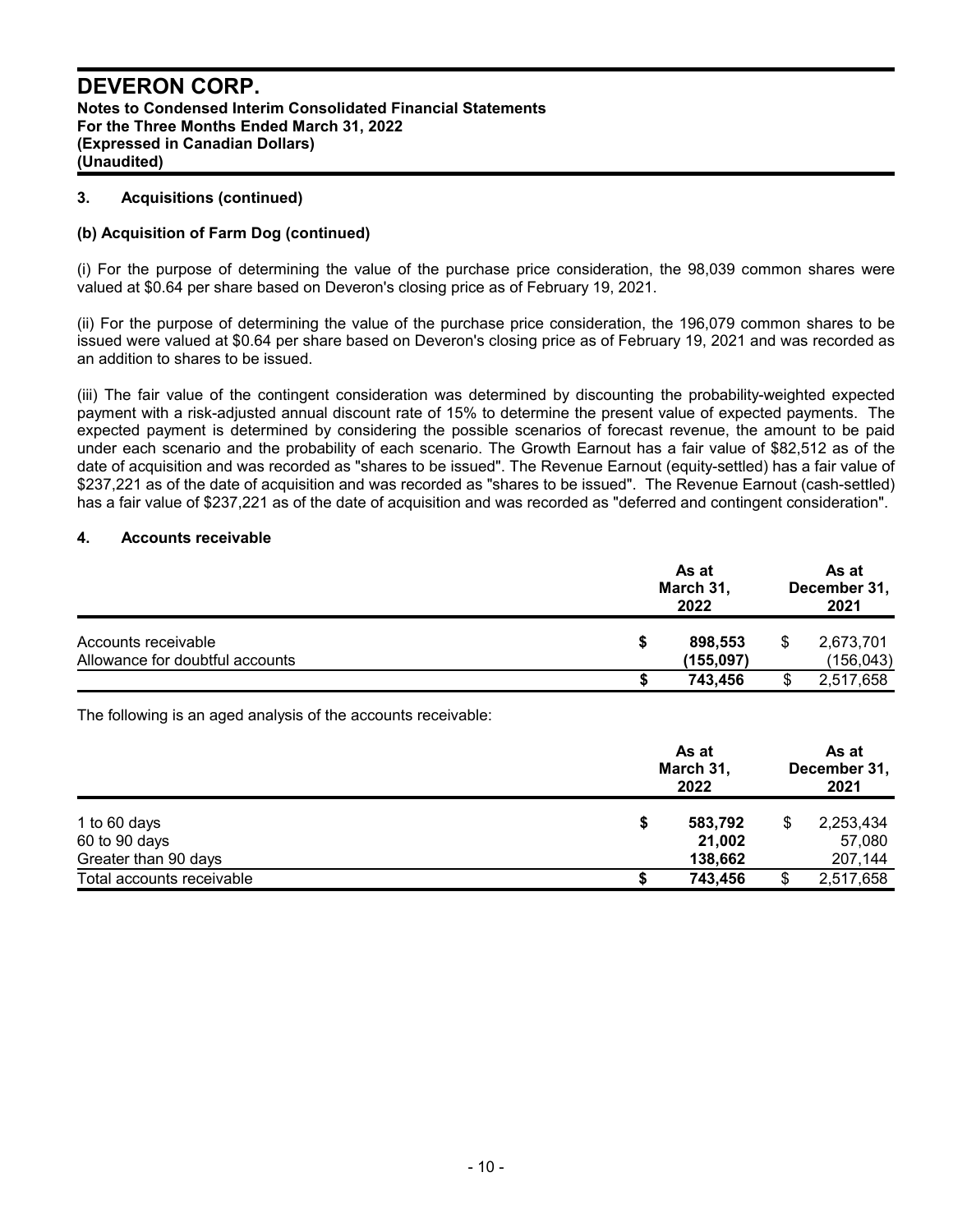**Notes to Condensed Interim Consolidated Financial Statements For the Three Months Ended March 31, 2022 (Expressed in Canadian Dollars) (Unaudited)**

# **5. Property, plant and equipment**

| <b>COST</b>                                                                          |    | <b>Equipment</b>                          |    | <b>Drones</b>  |      | <b>Vehicles</b>                        | Total |                                               |
|--------------------------------------------------------------------------------------|----|-------------------------------------------|----|----------------|------|----------------------------------------|-------|-----------------------------------------------|
| Balance, December 31, 2021<br>Additions<br><b>Dispositions</b>                       | \$ | 1,708,144<br>71,636<br>(15, 770)          | \$ | 482,223        | -\$  | 321,552<br>21,586<br>(48, 791)         | S.    | 2,511,919<br>93,222<br>(64, 561)              |
| Additions pursuant to the acquisition (note 3)<br>Foreign exchange                   |    | 274,260<br>(25, 349)                      |    |                |      | (2,807)                                |       | 274,260<br>(28,156)                           |
| Balance, March 31, 2022                                                              | \$ | 2,012,921                                 | \$ | 482,223        | \$   | 291,540                                | \$    | 2,786,684                                     |
| <b>ACCUMULATED DEPRECIATION</b>                                                      |    | <b>Equipment</b>                          |    | <b>Drones</b>  |      | <b>Vehicles</b>                        |       | Total                                         |
| Balance, December 31, 2021<br><b>Disposition</b><br>Depreciation<br>Foreign exchange | \$ | 444,449<br>(4,918)<br>127,342<br>(4, 406) | \$ | 482,223        | - \$ | 77,559<br>(40, 784)<br>29,043<br>(721) | - \$  | 1,004,231<br>(45, 702)<br>156,385<br>(5, 127) |
| Balance, March 31, 2022                                                              | \$ | 562,467                                   | \$ | 482,223        | \$   | 65,097                                 | \$    | 1,109,787                                     |
| <b>CARRYING AMOUNT</b>                                                               |    | <b>Equipment</b>                          |    | <b>Drones</b>  |      | <b>Vehicles</b>                        |       | Total                                         |
| Balance, December 31, 2021                                                           | S  | 1,263,695                                 | \$ | ۰.             | \$   | 243,993                                | S.    | 1,507,688                                     |
| Balance, March 31, 2022                                                              |    | 1,450,454                                 | \$ | $\blacksquare$ | \$   | 226,443                                | S     | 1,676,897                                     |

During the three months ended March 31, 2022, the Company sold vehicles for cash proceeds of \$28,650 which resulted in a gain on disposition of property, plant and equipment of \$9,791.

#### **6. Right-of-use assets**

|                                | Leasehold |                |  |                          |  |           |
|--------------------------------|-----------|----------------|--|--------------------------|--|-----------|
|                                |           | Vehicles       |  | <i>improvements</i>      |  | Total     |
| Balance, December 31, 2021     |           | $1,714,977$ \$ |  | 67.587                   |  | 1,782,564 |
| Additions                      |           | 90.280         |  | $\overline{\phantom{0}}$ |  | 90.280    |
| Depreciation                   |           | (154, 340)     |  | $\overline{\phantom{0}}$ |  | (154,340) |
| Foreign exchange               |           | (20.591)       |  | $\overline{\phantom{a}}$ |  | (20, 591) |
| <b>Balance, March 31, 2022</b> |           | 1,630,326      |  | 67.587                   |  | 1,697,913 |

Vehicles are depreciated over 36 months. Leasehold improvements are depreciated over 72 months.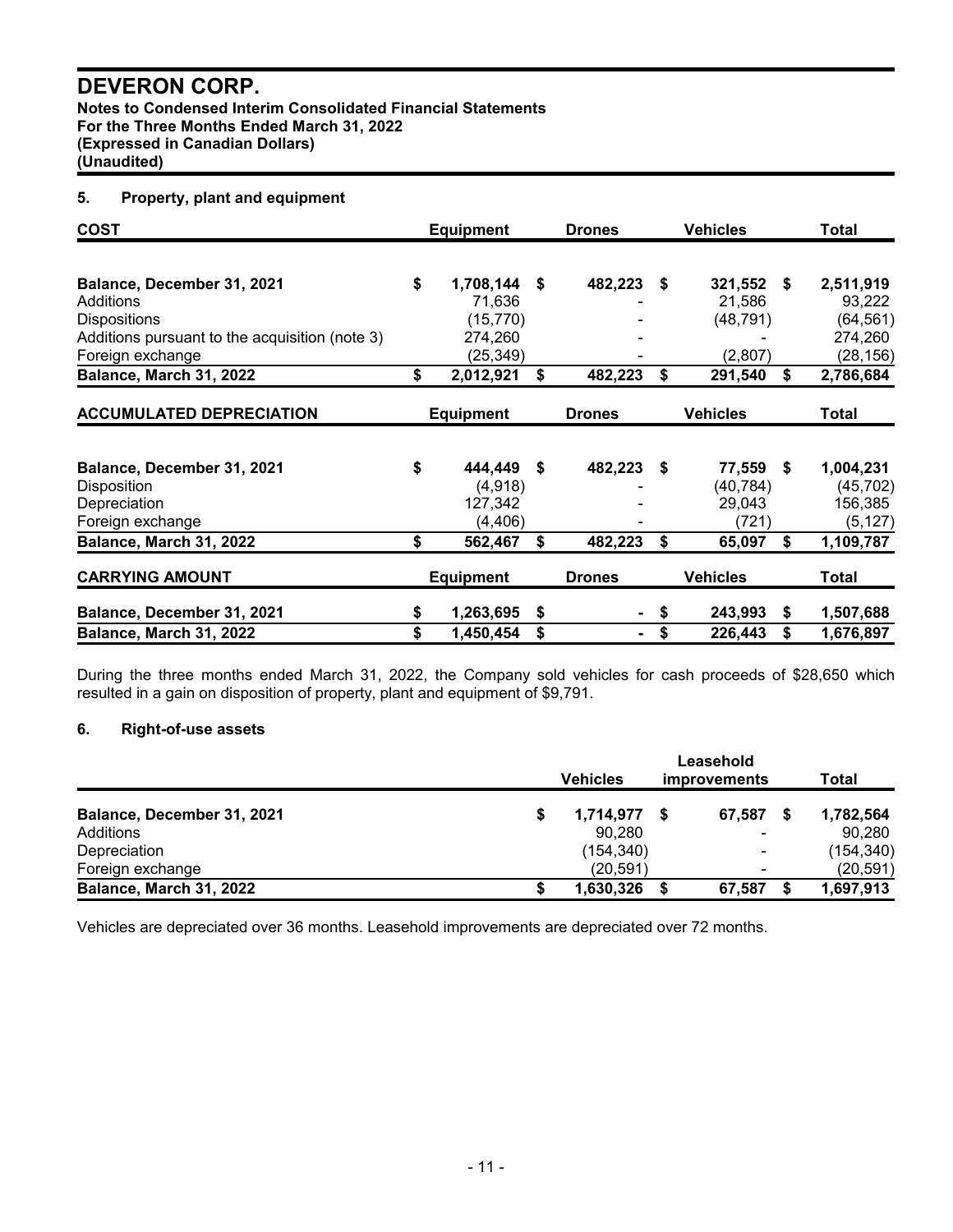**Notes to Condensed Interim Consolidated Financial Statements For the Three Months Ended March 31, 2022 (Expressed in Canadian Dollars) (Unaudited)**

# **7. Goodwill**

| Balance, December 31, 2020             | \$<br>1,867,305 |
|----------------------------------------|-----------------|
| <b>Addition Farm Dog</b>               | 872,030         |
| Addition Tana Ag Solutions Group, LLC  | 208.554         |
| Addition Stealth Ag, Inc.              | 740,875         |
| <b>Addition Woods End Laboratories</b> | 1,253,695       |
| Addition Agronomic Solutions, Inc.     | 1,168,458       |
| Foreign exchange                       | 110,293         |
| Balance, December 31, 2021             | 6,221,210       |
|                                        |                 |
| Balance, December 31, 2021             | \$<br>6,221,210 |
| Addition Agri-Lab                      | 822,900         |
| Foreign exchange                       | (73,087)        |
| Balance, March 31, 2022                | 6,971,023       |

# **8. Intangible assets**

| <b>COST</b>                                                                   | <b>Customer</b><br>list            |    | <b>Other</b><br>intangibles   |      | Total                         |
|-------------------------------------------------------------------------------|------------------------------------|----|-------------------------------|------|-------------------------------|
| Balance, December 31, 2021<br>Additions pursuant to the acquisitions (note 3) | \$<br>2,789,160<br>345,693         | \$ | 1,061,148<br>128,838          | S.   | 3,850,308<br>474,531          |
| Foreign exchange<br>Balance, March 31, 2022                                   | \$<br>(47,092)<br>3,087,761        | \$ | (17,862)<br>1,172,124         | \$   | (64, 954)<br>4,259,885        |
| <b>ACCUMULATED AMORTIZATION</b>                                               | <b>Customer</b><br>list            |    | <b>Other</b><br>intangibles   |      | Total                         |
| Balance, December 31, 2021<br>Amortization<br>Foreign exchange                | \$<br>163,789<br>69.648<br>(3,272) | -S | 107,731<br>49,316<br>(2, 198) | - \$ | 271,520<br>118,964<br>(5,470) |
| Balance, March 31, 2022                                                       | \$<br>230,165                      | \$ | 154,849                       | Ŝ.   | 385,014                       |
| <b>CARRYING AMOUNT</b>                                                        | <b>Customer</b><br>list            |    | Other<br>intangibles          |      | Total                         |
| Balance, December 31, 2021                                                    | \$<br>2,625,371                    | S. | 953,417                       | \$   | 3,578,788                     |
| <b>Balance, March 31, 2022</b>                                                | \$<br>2,857,596                    | \$ | 1,017,275                     | \$   | 3,874,871                     |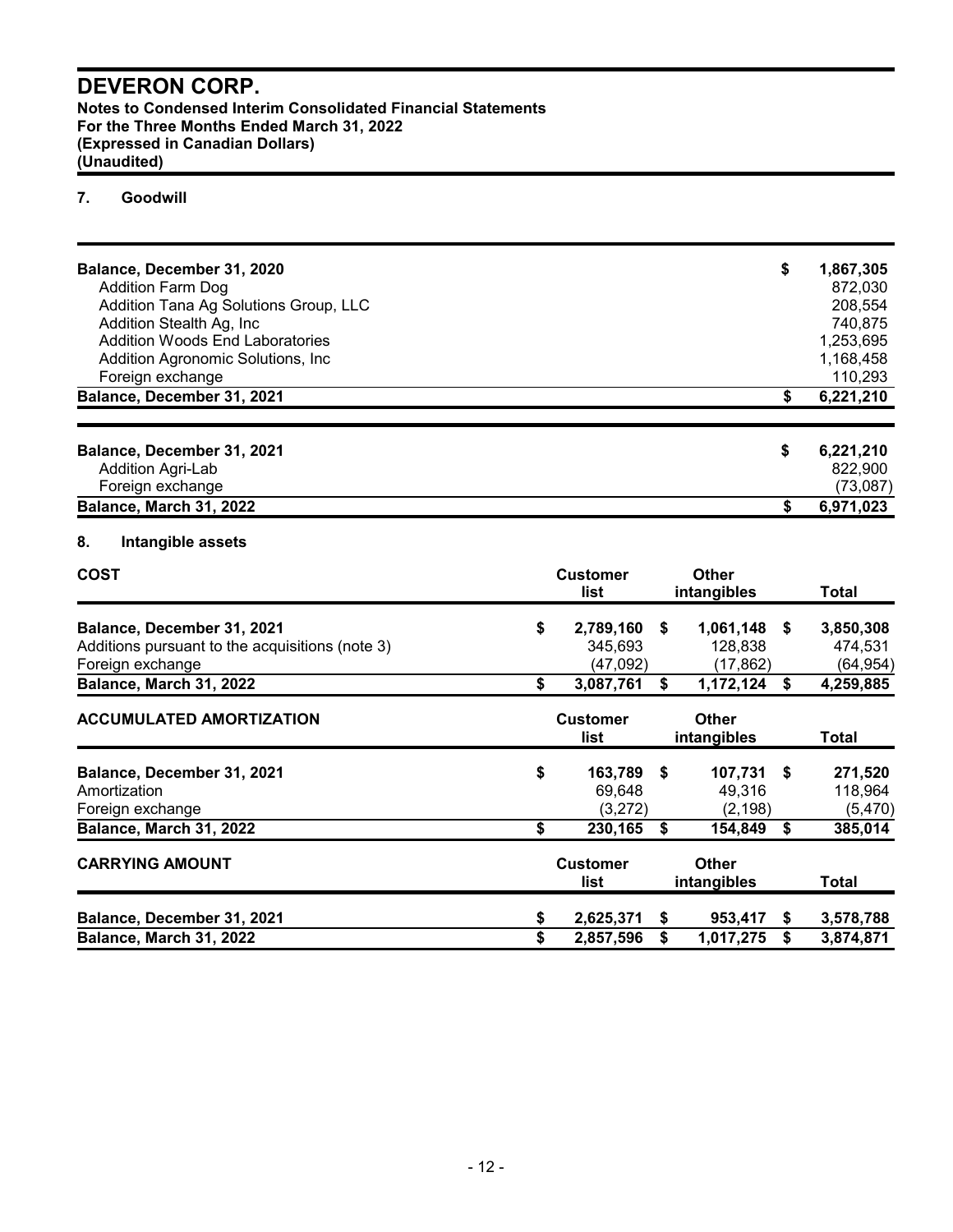#### **9. Accounts payable**

Accounts payable of the Company are principally comprised of amounts outstanding for purchases relating to general operating activities.

|                  | As at<br>March 31,<br>2022 |   | As at<br>December 31,<br>2021 |  |
|------------------|----------------------------|---|-------------------------------|--|
| Accounts payable | 619,608                    | S | 925,971                       |  |

The following is an aged analysis of the accounts payable:

|                               |   | As at<br>March 31,<br>2022 |   | As at<br>December 31,<br>2021 |  |
|-------------------------------|---|----------------------------|---|-------------------------------|--|
| 1 to 60 days<br>61 to 90 days | S | 457,241<br>61,930          |   | 733,756<br>53,466             |  |
| Greater than 90 days          |   | 100,437                    |   | 138,749                       |  |
| Total accounts payable        |   | 619,608                    | S | 925,971                       |  |

#### **10. Loans payable**

(i) During the year ended December 31, 2020, the Company applied for and received loan proceeds in the amount of \$61,869 (US\$49,200) ("PPP Funds") pursuant to the Paycheck Protection Program ("PPP"). The PPP was established as part of the Coronavirus Aid, Relief and Economic Security Act in order to enable small businesses to pay employees during the economic slowdown caused by COVID-19 by providing forgivable loans to qualifying businesses for up to 2.5 times their average monthly payroll costs. The amount borrowed by the Company under the PPP is eligible to be forgiven provided that (a) the Company uses the PPP Funds during the 24-week period after receipt thereof, and (b) the PPP Funds are only used to cover payroll costs (including benefits), rent, mortgage interest, and utility costs. The amount of loan forgiveness will be reduced if, among other reasons, the Company does not maintain staffing or payroll levels. Principal and interest payments on any unforgiven portion of the PPP Funds (the "PPP Loan") will be deferred for six months and will accrue interest at a fixed annual rate of 1%. Additionally, the PPP Loan balance will carry a two-year maturity date. There is no prepayment penalty on the PPP Loan. The PPP Loan was forgiven in full in June 2021.

During the three months ended March 31, 2022, the Company received aggregate wage subsidies of \$nil (March 31, 2021 - \$nil). in connection with Covid-19 Government-sponsored Canada Emergency Response Benefit (CERB) and PPP. In accordance with its accounting policy, the subsidies were recorded in operations.

(ii) During the year ended December 31, 2020, the Company applied for and received loan proceeds in the amount of \$92,790 from CLE Capital, a lease financing specialist. During the three months ended March 31, 2022, the Company has repaid \$nil (December 31, 2021 - \$13,779). The balance outstanding as of March 31, 2022 is \$72,224 (December 31, 2021 - \$72,224).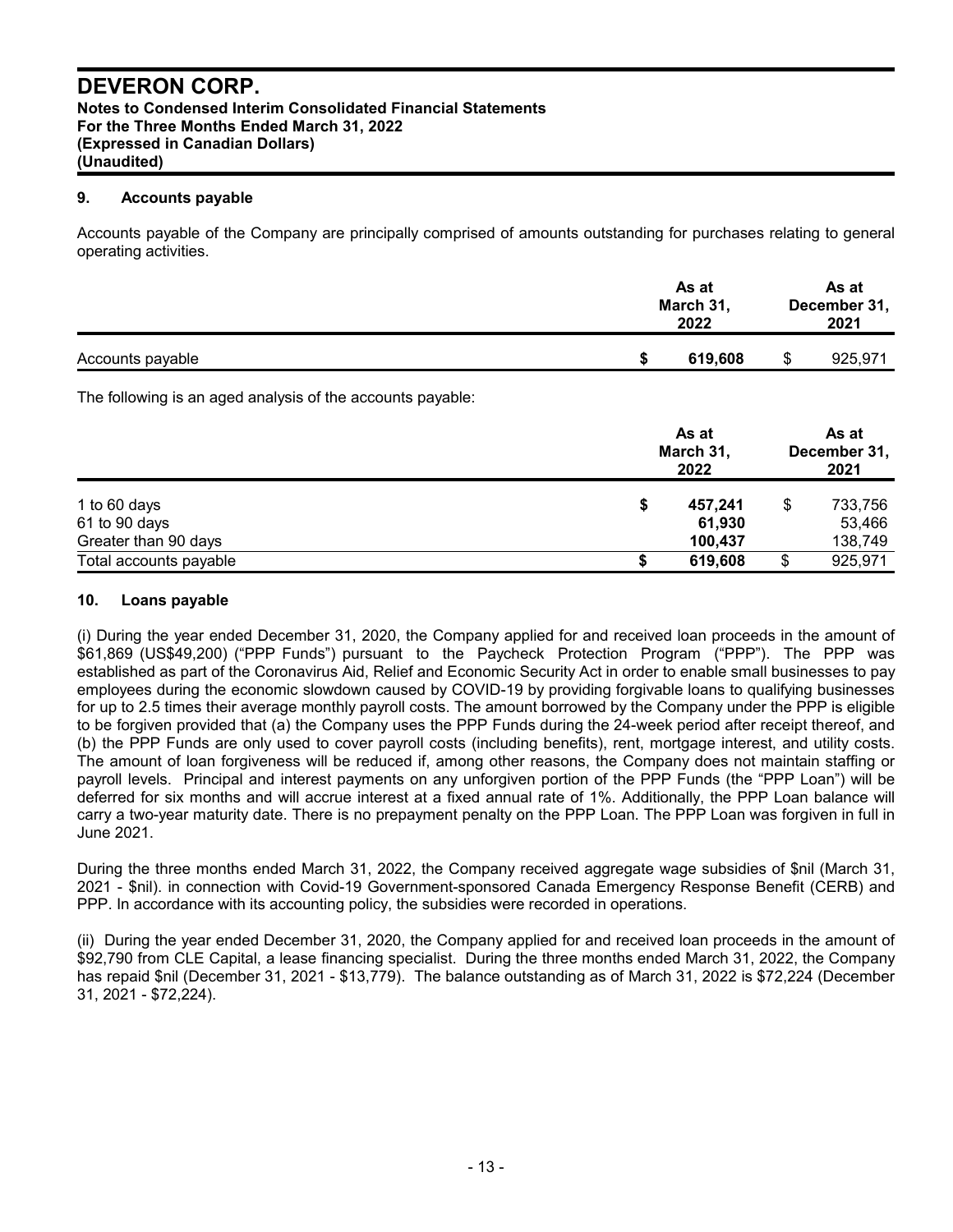**Notes to Condensed Interim Consolidated Financial Statements For the Three Months Ended March 31, 2022 (Expressed in Canadian Dollars) (Unaudited)**

#### **11. Lease liabilities**

| Balance, December 31, 2021 | \$<br>1,733,148 |
|----------------------------|-----------------|
| Additions                  | 90,280          |
| Interest expense           | 16,090          |
| Lease payments             | (161, 138)      |
| Foreign exchange           | (17, 157)       |
| Balance, March 31, 2022    | 1,661,223       |
| Allocated as:              |                 |
| Current                    | \$<br>460,153   |
| Non-current                | 1,201,070       |
| Balance, March 31, 2022    | 1,661,223       |

## **12. Deferred and contingent consideration**

| <b>COST</b>                                    |    | Contingent<br><b>Consideration</b> |    | <b>Deferred</b><br>Consideration |    | Total      |  |
|------------------------------------------------|----|------------------------------------|----|----------------------------------|----|------------|--|
| Balance, December 31, 2021                     | \$ | 1,622,017                          | S  | 972.213                          | -S | 2,594,230  |  |
| Additions pursuant to the acquisition (note 3) |    | 31.034                             |    | 536.674                          |    | 567,708    |  |
| Accretion interest expense                     |    | 13.106                             |    | 17.289                           |    | 30,395     |  |
| Contingent consideration - Cash payout         |    | (823, 757)                         |    | -                                |    | (823, 757) |  |
| Foreign exchange                               |    | 55,343                             |    | (11,671)                         |    | 43,672     |  |
| Balance, March 31, 2022                        | \$ | 897,743                            | S  | 1,514,505                        |    | 2,412,248  |  |
| <b>Allocated as:</b>                           |    |                                    |    |                                  |    |            |  |
| Current                                        | \$ | 635,845                            | \$ | 1,047,375                        | \$ | 1,683,221  |  |
| Non-current                                    |    | 261,898                            |    | 467,130                          |    | 729,028    |  |
| Balance, March 31, 2022                        | \$ | 897,743                            | \$ | 1.514.505                        |    | 2,412,248  |  |

(i) On February 25, 2022, the Company acquired Agri-Labs. In connection with the transaction, the Company has agreed to pay an additional USD \$420,000 (CAD \$536,674) based on the achievement of certain milestones. Refer to note 3.

(ii) On February 28, 2022, the Company paid Agronomic Solutions an earnout as additional consideration equal to 100% of the earnings before interest, taxes, depreciation and amortization "EBITDA" generated by the acquired business from Sept 8, 2021 to December 31, 2021. The actual amount of the EBITDA earnout paid was \$833,757 (\$646,591 USD), in excess of the amount originally estimated to be \$755,556 (600,000 USD). The additional amount was recorded in operating expenses.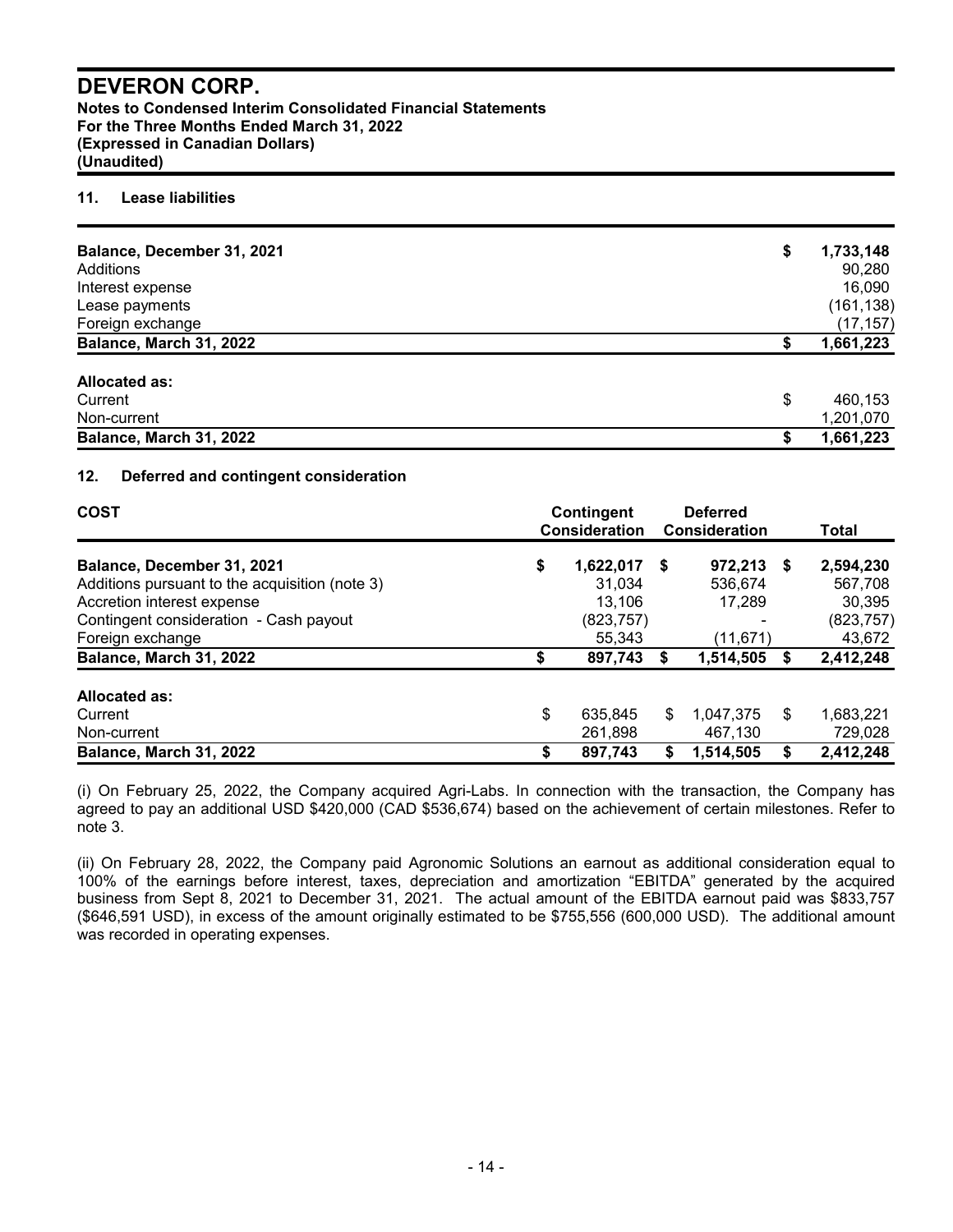**Notes to Condensed Interim Consolidated Financial Statements For the Three Months Ended March 31, 2022 (Expressed in Canadian Dollars) (Unaudited)**

#### **13. Share capital**

#### a) Authorized share capital

The authorized share capital consisted of an unlimited number of common shares. The common shares do not have a par value. All issued shares are fully paid.

#### b) Common shares issued

|                                                                | Number of<br>common      |  |           |
|----------------------------------------------------------------|--------------------------|--|-----------|
|                                                                | shares                   |  | Amount    |
| Balance, December 31, 2020                                     | 68,279,558 \$            |  | 9,970,106 |
| Shares issued pursuant to the acquisition of Farm Dog (note 3) | 98.039                   |  | 62.745    |
| Exercise of options (i)                                        | 15.000                   |  | 7,085     |
| Exercise of warrants (ii)                                      | 425.000                  |  | 101.614   |
| Balance, March 31, 2021                                        | 68,817,597 \$ 10,141,550 |  |           |

|                                                            | Number of<br>common |                           |
|------------------------------------------------------------|---------------------|---------------------------|
|                                                            | shares              | Amount                    |
| Balance, December 31, 2021                                 | 89,006,602          | \$18,249,101              |
| Public Offering (iii)                                      | 16,428,573          | 11,500,000                |
| Private placements (iv)                                    | 857,143             | 600,000                   |
| Warrant valuation (iii)(iv)                                |                     | (2, 121, 266)             |
| Broker warrant valuation (iii)                             |                     | (337, 657)                |
| Share issue costs (iii)                                    |                     | (1, 173, 981)             |
| Shares issued to Farm Dog and Agronomic Solutions (note 3) | 360.384             | 241,140                   |
| Exercise of warrants $(v)$                                 | 215,000             | 134,271                   |
| Exercise of options (vi)                                   | 480.000             | 226,713                   |
| Balance, March 31, 2022                                    |                     | 107,347,702 \$ 27,318,321 |

(i) During the three months ended March 31, 2021, 15,000 options were exercised at a price of \$0.30 per unit for gross proceeds of \$4,500.

(ii) During the three months ended March 31, 2021, 425,000 warrants were exercised at a price of \$0.20 per unit for gross proceeds of \$85,000, and \$16,614 was reclassified from warrant reserve for a fair value amount of \$101,615.

(iii) On February 25, 2022, the Company closed its previously announced overnight public offering including the exercise in full of the over-allotment option. In connection with the offering, the Company issued an aggregate of 16,428,573 units in the capacity of the company at a price of \$0.70 per unit for total gross proceeds of \$11,500,000. Each unit is comprised of one common share and one-half of one common share purchase warrant. Each warrant entitles the holder thereof to purchase one common share at an exercise price of \$0.90 per warrant for a period of 24 months after closing. The 8,214,287 warrants were valued at \$2,042,288 using the Black-Scholes option pricing model. The following weighted average assumptions were used: share price - \$0.66; dividend yield - 0%; expected volatility (based on historical price data of the Company's common share) - 85%; risk-free interest rate - 1.53%; and an expected life - 2 years.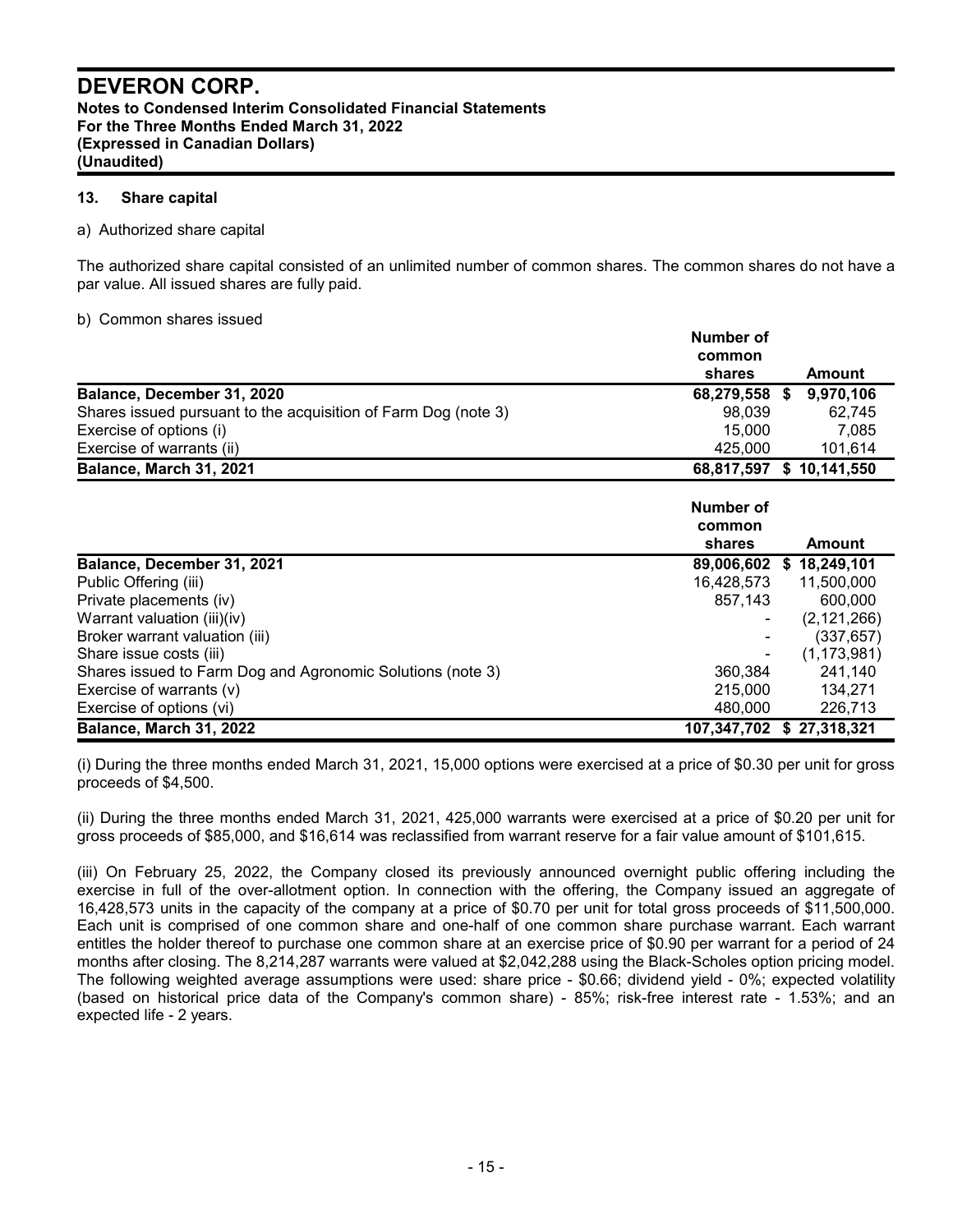#### **13. Share capital (continued)**

#### b) Common shares issued (continued)

As consideration for the services provided for the private placement, the agents received a cash commission equal to in the aggregate \$1,173,982 and an aggregate of 1,150,000 compensation warrants. Each compensation warrant entitles the holder thereof to purchase one common share at an exercise price of \$0.70 for a period of 24 months after the private placement. The 1,150,000 compensation warrants were valued at \$337,657 using the Black-Scholes option pricing model. The following weighted average assumptions were used: share price - \$0.66; dividend yield - 0%; expected volatility (based on historical price data of the Company's common share) - 85%; risk-free interest rate - 1.53%; and an expected life - 2 years.

(iv) On March 9, 2022, the Company closed a non-brokered private placement of Units at a price of \$0.70 per Unit for gross proceeds of \$600,000 and a total of 857,143 units issued. Each unit is comprised of one common share and onehalf of one common share purchase warrant. Each warrant entitles the holder thereof to purchase one common share at an exercise price of \$0.90 per warrant for a period of 24 months after closing. The 428,572 warrants were valued at \$78,978 using the Black-Scholes option pricing model. The following weighted average assumptions were used: share price - \$0.56; dividend yield - 0%; expected volatility (based on historical price data of the Company's common share) - 84%; risk-free interest rate - 1.50%; and an expected life - 2 years.

(v) During the three months ended March 31, 2022, 195,000 warrants were exercised at a price of \$0.45 per unit for gross proceeds of \$87,750, and 20,000 warrants were exercised at a price of \$0.35 for gross proceeds of \$7,000.

(vi) During the three months ended March 31, 2022, 480,000 options were exercised at a price of \$0.30 per unit for gross proceeds of \$144,000.

#### **14. Stock options**

The following table reflects the continuity of options for the periods ended March 31, 2022 and 2021:

|                               | Number of<br>options | <b>Weighted average</b><br>exercise price (\$) |
|-------------------------------|----------------------|------------------------------------------------|
| Balance, December 31, 2020    | 3,775,000            | 0.33                                           |
| Granted (i)(ii)(iii)          | 1,725,000            | 0.49                                           |
| Cancelled                     | (15,000)             | 0.30                                           |
| Exercised (note $13(b)(i)$ )  | (15,000)             | 0.30                                           |
| Balance, March 31, 2021       | 5,470,000            | 0.39                                           |
| Balance, December 31, 2021    | 5,705,000            | 0.33                                           |
| Granted $(iv)(v)$             | 1,705,000            | 0.74                                           |
| Cancelled                     | (25,000)             | 0.74                                           |
| Exercised (note $13(b)(vi)$ ) | (480,000)            | 0.30                                           |
| Balance, March 31, 2022       | 6,905,000            | 0.46                                           |

(i) On January 15, 2021, the Company granted 1,225,000 stock options to certain officers, employees and advisors to the Company. The stock options, at a price of \$0.43 per share, will expire in three years from the issue date. A fair value of \$336,386 was determined using the Black-Scholes option pricing model. The following weighted average assumptions were used: share price - \$0.43; dividend yield - 0%; expected volatility (based on historical price data of the Company's common share) - 105%; risk-free interest rate - 0.20%; and an expected life - 3 years. The options vested 25% immediately, with the remaining options vesting a quarter every quarter. During the three months ended March 31, 2022, \$nil (three months ended March 31, 2021 - \$210,817) was expensed to share-based payments.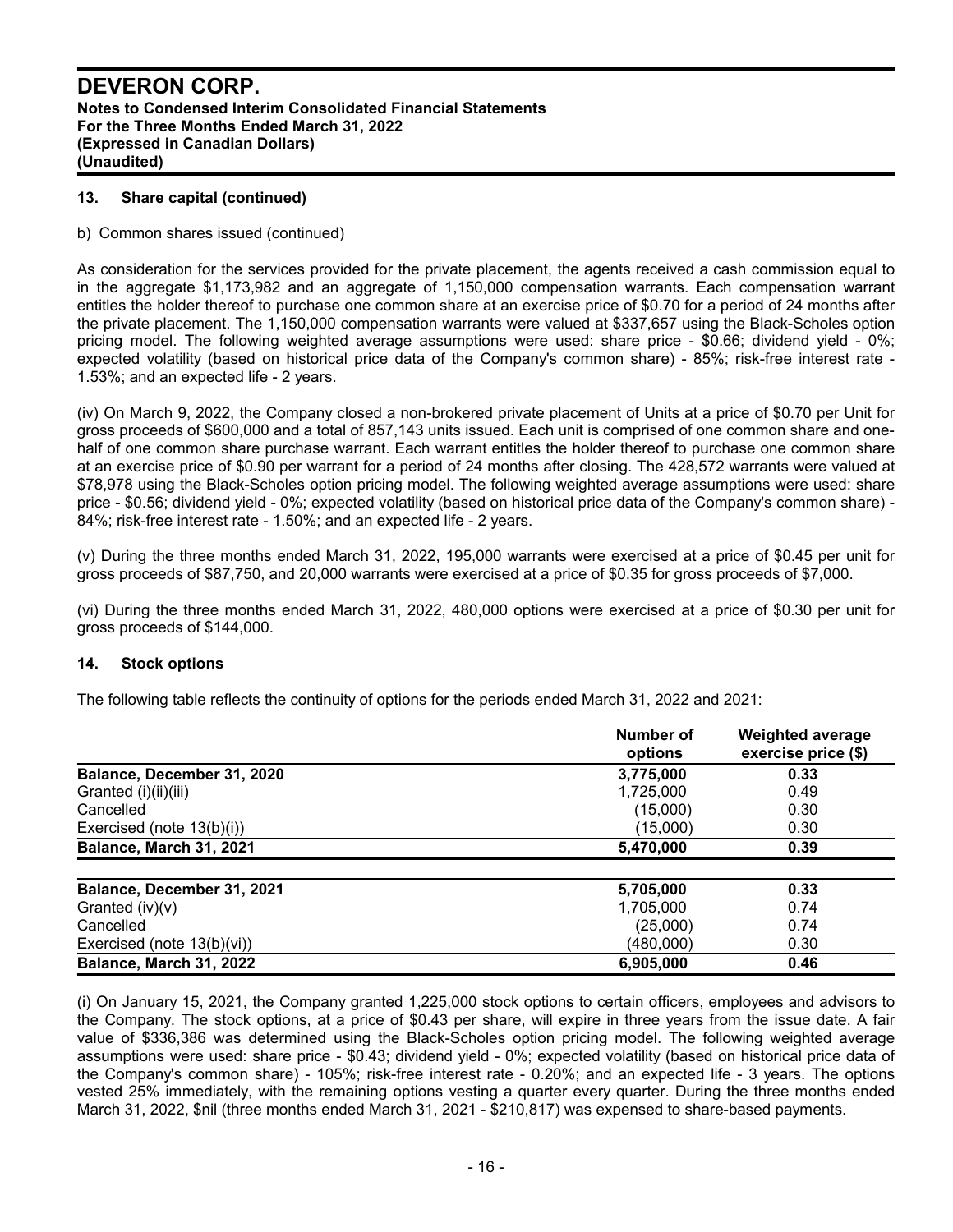#### **14. Stock options (continued)**

(ii) On February 22, 2021, the Company granted 325,000 stock options to an employee to the Company. The stock options, at a price of \$0.64 per share, will expire in five years from the issue date. A fair value of \$210,940 was determined using the Black-Scholes option pricing model. The following weighted average assumptions were used: share price - \$0.64; dividend yield - 0%; expected volatility (based on historical price data of the Company's common share) - 117%; risk-free interest rate - 0.67%; and an expected life - 5 years. The options vested one third immediately, one third on the second and third anniversary. During the three months ended March 31, 2022, \$11,600 (three months ended March 31, 2021 - \$61,221) was expensed to share-based payments.

(iii) On March 12, 2021, the Company granted 175,000 stock options to an officer of the Company. The stock options, at a price of \$0.75 per share, will expire in five years from the issue date. A fair value of \$98,429 was determined using the Black-Scholes option pricing model. The following weighted average assumptions were used: share price - \$0.75; dividend yield - 0%; expected volatility (based on historical price data of the Company's common share) - 119%; riskfree interest rate - 1.03%; and an expected life - 5 year. The options vested one third immediately, one third on the second and third anniversary. During the three months ended March 31, 2022, \$7,374 (three months ended March 31, 2021 - \$37,445) was expensed to share-based payments.

(iv) On January 18, 2022, the Company granted 1,600,000 stock options to officers, directors and employees of the Company. The stock options, at a price of \$0.75 per share, will expire in six years from the issue date. A fair value of \$999,532 was determined using the Black-Scholes option pricing model. The following weighted average assumptions were used: share price - \$0.75; dividend yield - 0%; expected volatility (based on historical price data of the Company's common share) - 110%; risk-free interest rate - 1.72%; and an expected life - 6 year. The options vested one third immediately, one third on the second and third anniversary. During the three months ended March 31, 2022, \$387,946 (three months ended March 31, 2021 - \$nil) was expensed to share-based payments.

(v) On March 31, 2022, the Company granted 105,000 stock options to an officer of the Company. The stock options, at a price of \$0.63 per share, will expire in five years from the issue date. A fair value of \$51,703 was determined using the Black-Scholes option pricing model. The following weighted average assumptions were used: share price - \$0.65; dividend yield - 0%; expected volatility (based on historical price data of the Company's common share) - 100%; riskfree interest rate - 2.39%; and an expected life - 5 year. The options vested one third immediately, one third on the second and third anniversary. During the three months ended March 31, 2022, \$17,234 (three months ended March 31, 2021 - \$nil) was expensed to share-based payments.

(vi) The portion of the estimated fair value of options granted in the prior years and vested during the three months ended March 31, 2022, amounted to \$29,220 (three months ended March 31, 2021 - \$320,807).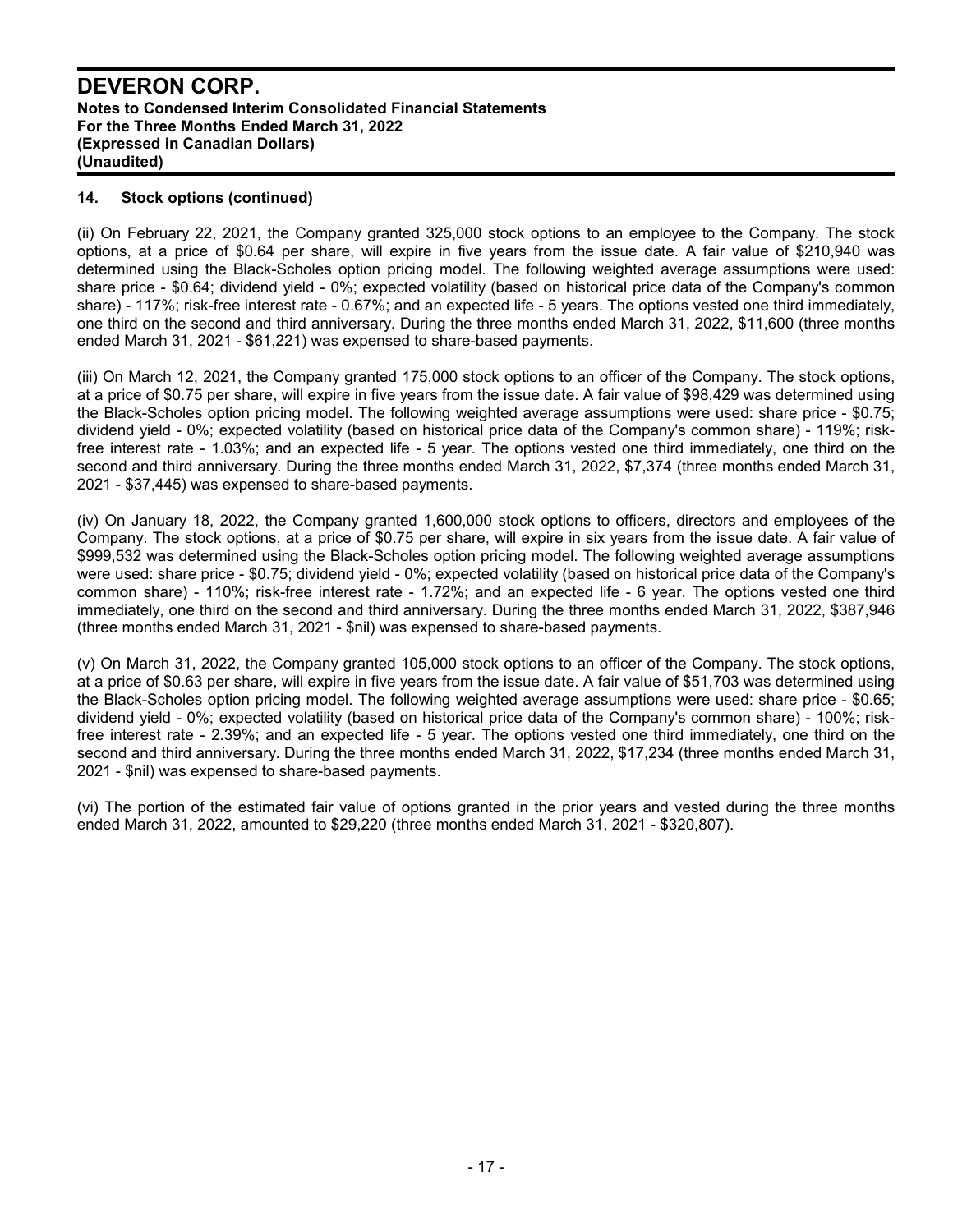## **14. Stock options (continued)**

Details of the stock options outstanding as at March 31, 2022 are as follows:

|                     | Weighted                                         |                               |                             | Weighted                         |                    |
|---------------------|--------------------------------------------------|-------------------------------|-----------------------------|----------------------------------|--------------------|
| Fair<br>value $($)$ | average remaining<br>contractual<br>life (years) | <b>Exercisable</b><br>options | <b>Number</b><br>of options | average<br>exercise<br>price(\$) | <b>Expiry date</b> |
| 177,773             | 0.25                                             | 1,000,000                     | 1,000,000                   | 0.30                             | July 1, 2022       |
| 481,200             | 0.65                                             | 1,500,000                     | 1,500,000                   | 0.37                             | November 22, 2022  |
| 92,408              | 0.65                                             | 500,000                       | 500,000                     | 0.30                             | November 22, 2022  |
| 336,387             | 1.79                                             | 306.250                       | 1,225,000                   | 0.43                             | January 15, 2024   |
| 108,266             | 3.90                                             | 108,333                       | 325,000                     | 0.64                             | February 22, 2026  |
| 67.351              | 3.95                                             | 58.333                        | 175,000                     | 0.75                             | March 12, 2026     |
| 56.573              | 4.08                                             | 58.333                        | 175,000                     | 0.74                             | April 27, 2026     |
| 107.732             | 4.24                                             | 100.000                       | 300,000                     | 0.80                             | June 24, 2026      |
| 17,234              | 5.00                                             | 35,000                        | 105,000                     | 0.63                             | March 31, 2027     |
| 387,946             | 5.81                                             | 533,333                       | 1,600,000                   | 0.75                             | January 18, 2028   |
| 1,832,870           | 2.53                                             | 4,199,582                     | 6,905,000                   | 0.46                             |                    |

## **15. Warrants**

The following table reflects the continuity of warrants for the three months ended March 31, 2022 and 2021:

|                                                | Number of<br>warrants | <b>Weighted average</b><br>exercise price (\$) |  |
|------------------------------------------------|-----------------------|------------------------------------------------|--|
| Balance, December 31, 2020                     | 16,167,025            | 0.33                                           |  |
| Exercised (note 13(b)(ii))                     | (425,000)             | 0.20                                           |  |
| Balance, March 31, 2021                        | 15,742,025            | 0.13                                           |  |
|                                                |                       |                                                |  |
| Balance, December 31, 2021                     | 15,801,665            | 0.57                                           |  |
| Issued for public offering (note 13(b)(iii))   | 9,364,287             | 0.90                                           |  |
| Issued for private placements (note 13(b)(iv)) | 428.572               | 0.70                                           |  |
| Exercised (note $13(b)(v)$ )                   | (215,000)             | 0.43                                           |  |
| Balance, March 31, 2022                        | 25,379,524            | 0.70                                           |  |

The following table reflects the warrants issued and outstanding as of March 31, 2022:

| <b>Number of warrants</b><br>outstanding | Fair<br>value $($)$ | <b>Exercise</b><br>price (\$) | <b>Expiry date</b> |
|------------------------------------------|---------------------|-------------------------------|--------------------|
| 7,758,861                                | 1,410,097           | 0.45                          | December 23, 2022  |
| 674,664                                  | 137,699             | 0.35                          | December 23, 2022  |
| 5,698,715                                | 1,481,533           | 0.85                          | August 16, 2023    |
| 787,914                                  | 240,078             | 0.65                          | August 16, 2023    |
| 614,810                                  | 168,089             | 0.85                          | August 24, 2023    |
| 51,701                                   | 16.522              | 0.65                          | August 24, 2023    |
| 8,214,287                                | 2,042,288           | 0.90                          | February 25, 2024  |
| 1,150,000                                | 337,657             | 0.70                          | February 25, 2024  |
| 428,572                                  | 78,979              | 0.90                          | March 9, 2024      |
| 25,379,524                               | 5,912,942           |                               |                    |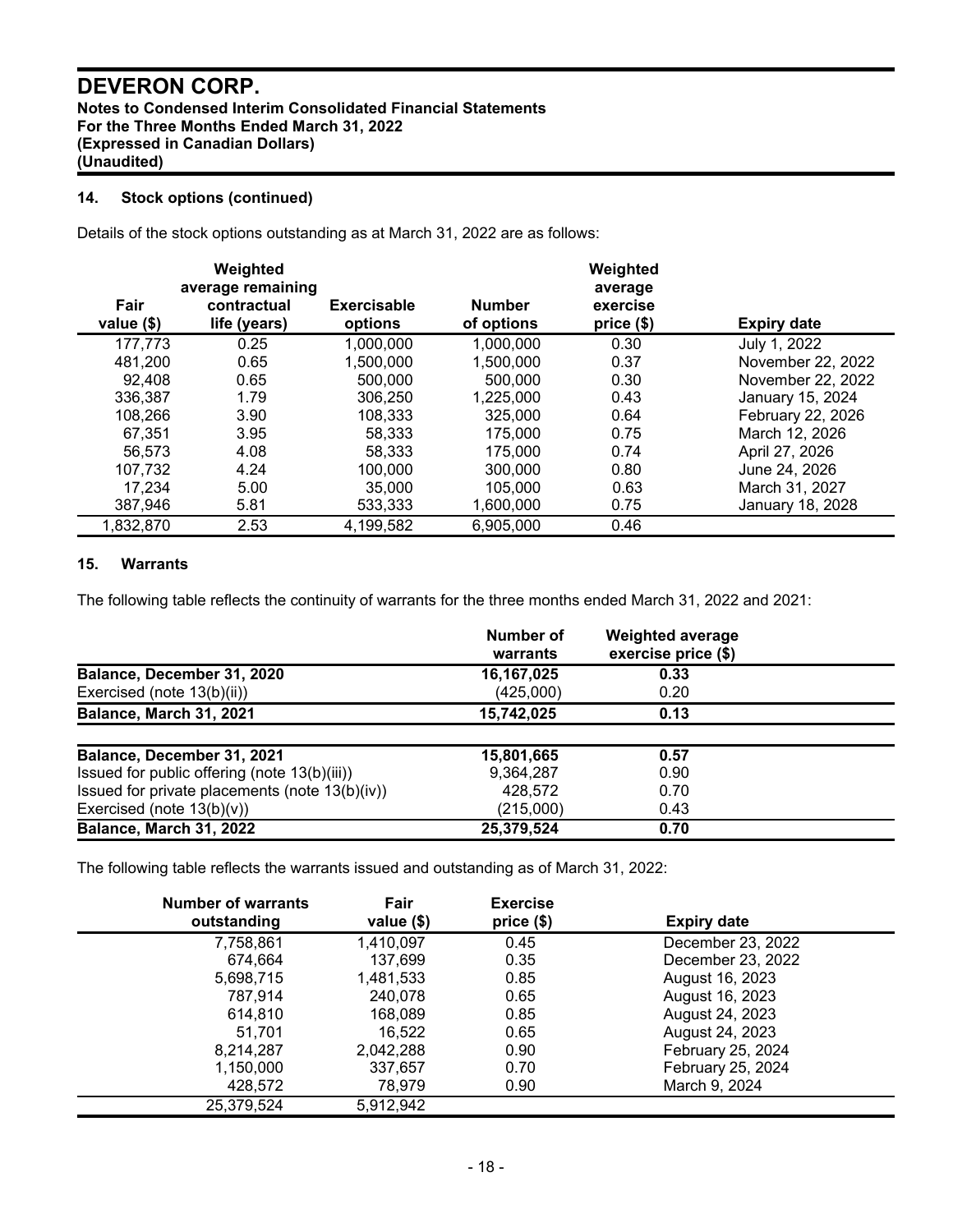#### **16. Shares to be issued**

The allocation of the shares to be issued is as follows

| Balance, December 31, 2020        |           |
|-----------------------------------|-----------|
| Acquisition - Farm Dog            | 125.490   |
| Acquisition - Tana Ag             | 90,749    |
| Acquisition - Stealth Ag          | 368,833   |
| Acquisition - Agronomic Solutions | 535,185   |
| Balance, December 31, 2021        | 1,120,257 |

| Balance, December 31, 2021          | 1.120.257  |
|-------------------------------------|------------|
| Shares issued - Farm Dog            | (62, 745)  |
| Shares issued - Agronomic Solutions | (178, 395) |
| Acquisition - Agri-Labs             | 457.500    |
| Balance, March 31, 2022             | 1.336.617  |

- i. During the quarter, Farm Dog was issued 98,039 common shares at a price of \$0.64 on the 1 year anniversary of the acquisition, drawing down on the shares to be issued recognized as part of the acquisition.
- ii. During the quarter Agronomic Solutions was issued 262,345 common shares at \$0.68 in conjunction with the Sept 8, 2021 acquisition, drawing down on the shares to be issued recognized as part of the acquisition.

#### **17. Net loss per common share**

The calculation of basic and diluted loss per share for the three months ended March 31, 2022 was based on the loss attributable to common shareholders of \$3,550,919 (three months ended March 31, 2021 - net (income) loss of \$979,468) and the weighted average number of common shares outstanding of 95,768,400 (three months ended March 31, 2021 - 68,437,704). Diluted loss per share for the three months ended March 31, 2022, presented did not include the effect of 25,379,524 warrants (three months ended March 31, 2021 - 15,742,025 warrants) and 6,905,000 stock options (three months ended March 31, 2021 - 5,470,000 stock options) as they are anti-dilutive.

#### **18. Cost of services**

|                                        | Three months ended<br>March 31, |         |   |         |
|----------------------------------------|---------------------------------|---------|---|---------|
|                                        |                                 | 2022    |   | 2021    |
| Agronomic services and laboratory fees |                                 | 547.448 | S | 173,599 |
| Software and processing fees           |                                 | 66,017  |   | 45,729  |
| Equipment maintenance                  |                                 | 3.223   |   | 51.145  |
| Travel and training                    |                                 | 25.094  |   | 13,585  |
| Other costs                            |                                 | 27,505  |   |         |
| <b>Cost of services</b>                |                                 | 669,287 |   | 284,058 |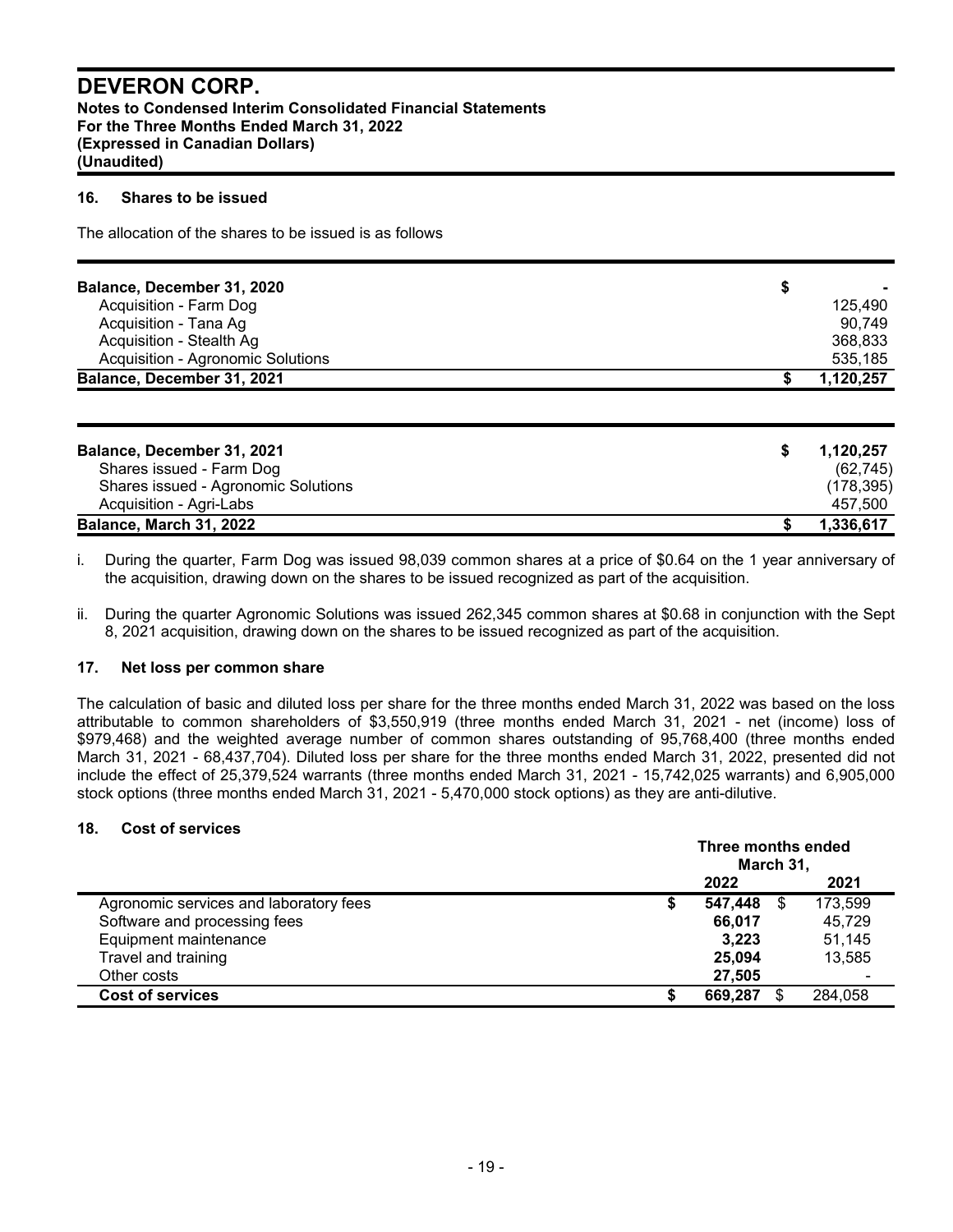#### **19. Major shareholder and related party transactions**

#### **Major shareholder**

At March 31, 2022, Greencastle owned and/or exercised control over 10,145,500 common shares (December 31, 2021 - 10,145,500 common shares) of Deveron, representing approximately 9.5% (December 31, 2021 - 11.4%) of the issued and outstanding common shares of the Company. The remaining 90.5% (December 31, 2021 - 88.6%) of the shares are widely held, which includes various small holdings owned by directors of Deveron. These holdings can change at any time at the discretion of the owner.

The Company's major shareholder does not have different voting rights than other holders of the Company's common shares.

The Company is not aware of any arrangements that may at a subsequent date result in a change in control of the Company. To the knowledge of the Company, other than Greencastle, which owns or controls, directly or indirectly, approximately 9.5% (December 31, 2021 - 11.4%) of the issued and outstanding shares of the Company, the Company is not directly or indirectly owned or controlled by another corporation, by any government or by any natural or legal person severally or jointly.

#### **Marrelli Group of Companies**

During the three months ended March 31, 2022, the Company incurred professional fees of \$30,295 (three months ended March 31, 2021 - \$12,079) to a group of companies of which Carmelo Marrelli is Managing Director. Mr. Marrelli is the Chief Financial Officer of Deveron. All services were made on terms equivalent to those that prevail with arm's length transactions. As at March 31, 2022, the group of companies was owed \$19,041 (December 31, 2021 - \$6,004) and this amount is included in amounts payable and other liabilities.

#### **Related party transactions**

During the three months ended March 31, 2022, the Company also incurred legal fees of \$18,820 (three months ended March 31, 2021 - \$16,460) to Irwin Lowy LLP for legal services. Chris Irwin is the controlling party of Irwin Lowy LLP and a director of Deveron. Included in the March 31, 2022 amounts payable, accrued and other liabilities is \$15,423 due to Irwin Lowy LLP (December 31, 2021 - \$14,372).

During the three months ended March 31, 2022, the Company incurred rent expense of \$7,500 (three months ended March 31, 2021 - \$nil) to Greencastle which is included in office and general in the unaudited condensed interim consolidated financial statements of comprehensive loss. Included in the March 31, 2022 amounts payable, accrued and other liabilities is \$7,500 due to Greencastle (December 31, 2021 - \$7,500).

During the three months ended March 31, 2022, the Company incurred share-based payment expenses to officers, directors and key management personnel of \$96,987 (three months ended March 31, 2021 - \$320,807).

#### **20. Segmented information**

As at March 31, 2022, the Company's operations comprise one reporting operating segment: data acquisition services and data analytics sector in Canada and in the USA. Segmented information on a geographic basis is as follows: